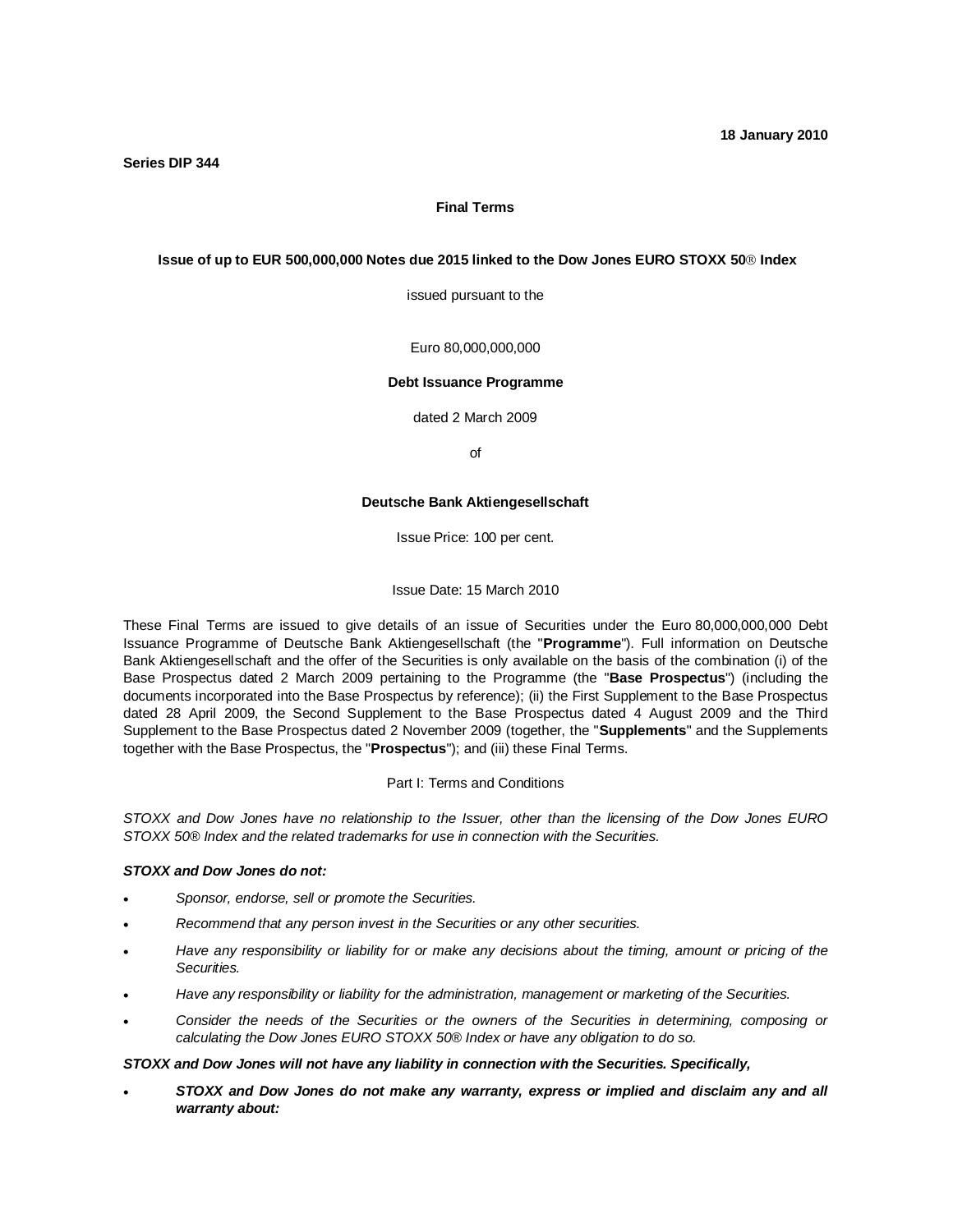- *The results to be obtained by the Securities, the owner of the Securities or any other person in connection with the use of the Dow Jones EURO STOXX 50® Index and the data included in the Dow Jones Euro Stoxx 50® Index;*
- *The accuracy or completeness of the Dow Jones EURO STOXX 50® Index and its data;*
- *The merchantability and the fitness for a particular purpose or use of the Dow Jones EURO STOXX 50***®** *Index and its data;*
- x *STOXX and Dow Jones will have no liability for any errors, omissions or interruptions in the Dow Jones EURO STOXX 50***®** *Index or its data;*
- x *Under no circumstances will STOXX or Dow Jones be liable for any lost profits or indirect, punitive, special or consequential damages or losses, even if STOXX or Dow Jones knows that they might occur.*

## *The licensing agreement between the Issuer and STOXX is solely for their benefit and not for the benefit of the owners of the Securities or any other third parties.*

The Terms and Conditions of the Securities (the "**Conditions**") are annexed to these Final Terms and replace in full the Terms and Conditions as set out in the Prospectus and take precedence over any conflicting provisions in these Final Terms.

**The purchase of Securities involves substantial risks and is suitable only for investors who have the knowledge and experience in financial and business matters necessary to enable them to evaluate the risks and the merits of an investment in the Securities. Before making an investment decision, prospective purchasers of Securities should ensure that they understand the nature of the Securities and the extent of their exposure to risks and that they consider carefully, in the light of their own financial circumstances, financial condition and investment objectives, all the information set forth in the Prospectus (including "Risk Factors" on pages 24 to 36 of the Prospectus) and these Final Terms.**

The Issuer is not obliged to gross up any payments in respect of the Securities and will not be liable for or otherwise obliged to pay any tax, duty, withholding or other payment which may arise as a result of the ownership, transfer, presentation and surrender for payment, or enforcement of any Security and all payments made by the Issuer will be made with such deduction or withholding of taxes, duties or governmental charges of any nature whatsoever imposed, levied or collected by the way of deduction or withholding, if such deduction or withholding is required by law.

## **1. ISSUER**

| <b>Issuer</b> |                       | Deutsche Bank Aktiengesellschaft acting through its |
|---------------|-----------------------|-----------------------------------------------------|
|               |                       | London Branch (the offeror)                         |
|               |                       | Not applicable                                      |
| Guarantor     |                       |                                                     |
|               |                       |                                                     |
|               | 2. FORM OF CONDITIONS | <b>Integrated Conditions</b>                        |
|               |                       |                                                     |
|               | 3. GOVERNING LAW      | English Law                                         |
|               |                       |                                                     |
|               | 4. TYPE OF SECURITIES |                                                     |
| Legal type    |                       | <b>Bearer Securities</b>                            |
|               |                       |                                                     |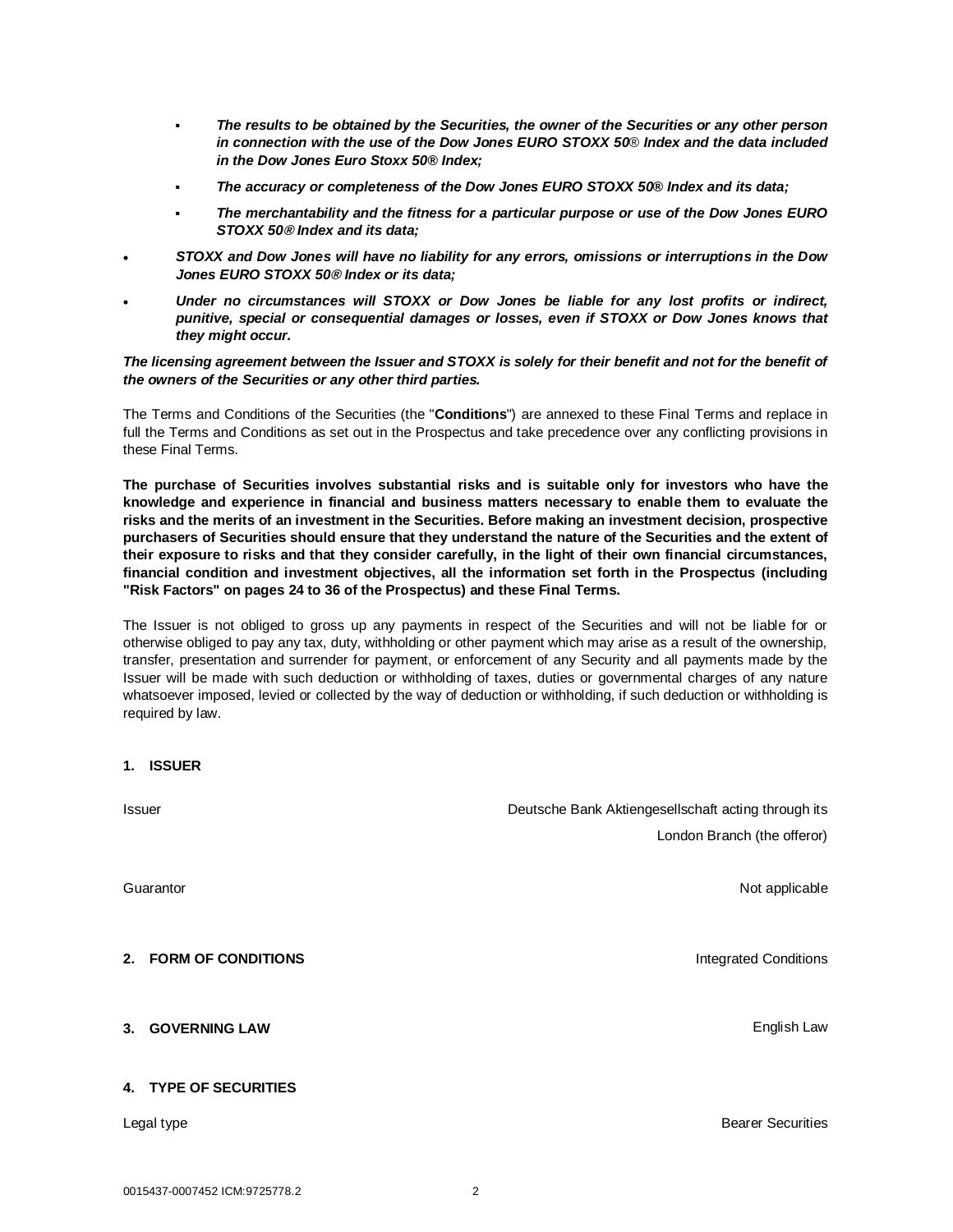# Appellation Notes

# **5. CURRENCY, DENOMINATION FORM, CERTAIN DEFINITIONS (§ 1)**

| <b>Currency and Denomination</b>    |                                                                                                                                                                                                                                                              |
|-------------------------------------|--------------------------------------------------------------------------------------------------------------------------------------------------------------------------------------------------------------------------------------------------------------|
| <b>Specified Currency</b>           | Euro (" <b>EUR</b> ")                                                                                                                                                                                                                                        |
| Aggregate Principal Amount          | Up to EUR 500,000,000                                                                                                                                                                                                                                        |
| Specified Denomination              | EUR 1,000                                                                                                                                                                                                                                                    |
| <b>Calculation Amount</b>           | EUR 1,000                                                                                                                                                                                                                                                    |
| <b>Form of Bearer Securities</b>    |                                                                                                                                                                                                                                                              |
| <b>TEFRAD</b>                       | Temporary Global Security exchangeable for Permanent<br>Global Security exchangeable for Definitive Securities                                                                                                                                               |
|                                     | THE TEMPORARY BEARER GLOBAL SECURITY<br>SHALL BE AMENDED BY THE DELETION OF THE<br>WORD "INTEREST" IN THE FOURTH, SEVENTH AND<br>NINTH PARAGRAPHS AND PART 1 OF SCHEDULE<br>ONE THEREOF AND THE SUBSTITUTION OF THE<br><b>WORDS "COUPON AMOUNT" THEREFOR</b> |
|                                     | THE PERMANENT BEARER GLOBAL SECURITY<br>SHALL BE AMENDED BY THE DELETION OF THE<br>WORD "INTEREST" IN THE FOURTH AND SEVENTH<br>PARAGRAPHS AND PART 1 OF SCHEDULE ONE<br>THEREOF AND THE SUBSTITUTION OF THE WORDS<br>"COUPON AMOUNT" THEREFOR               |
| Exchangeable on request             | Not applicable                                                                                                                                                                                                                                               |
| <b>Exchange Event provisions</b>    | Applicable                                                                                                                                                                                                                                                   |
| Global Securities to be in NGN form | No.                                                                                                                                                                                                                                                          |
| <b>Clearing System</b>              | Clearstream Banking société anonyme, Luxembourg<br>("CBL")<br>42 Avenue JF Kennedy<br>1855 Luxemburg<br>Luxembourg<br>Euroclear Bank S.A./N.V.<br>Brussels ("Euroclear")<br>1 Boulevard du Roi Albert II<br>1210 Brussels<br>Belgium                         |
|                                     |                                                                                                                                                                                                                                                              |

## **6. STATUS (§ 2)**

Status of Securities **Unsubordinated**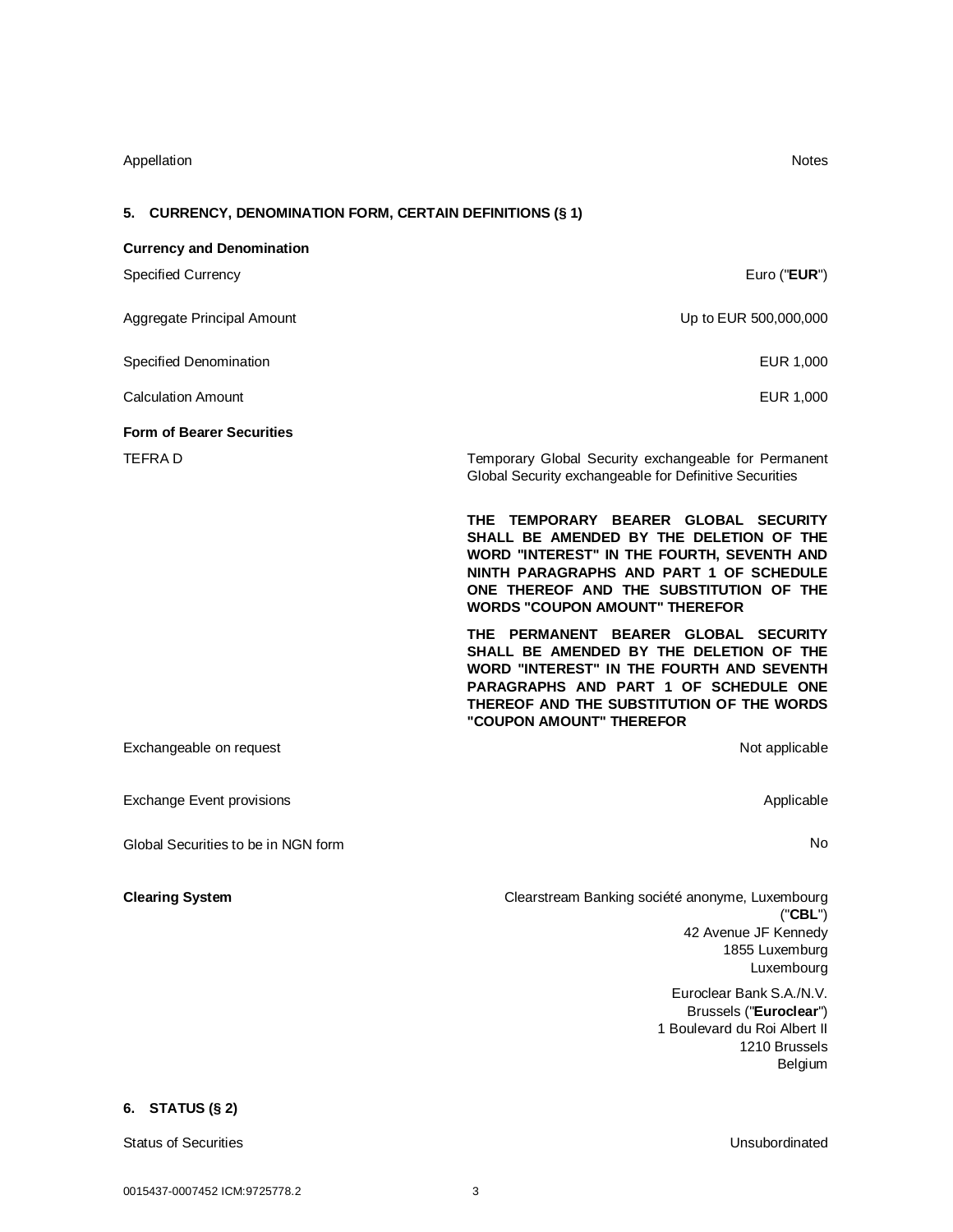**7. INTEREST (§ 3)**

**Non-Interest Bearing Securities** Applicable – the Securities pay Coupon Amounts linked to the Index as provided in § 4 and Schedule 1 hereto

# **8. PAYMENTS (§ 5)**

Relevant Financial Centre(s) (for determining the Payment Business Day)

### **9. REDEMPTION (§ 6)**

| <b>Redemption at Maturity</b>                                                                                                                                                                                                                                                                                                                                                                                                                                                                | 17 March 2015 or, if later, the Business Day following the<br>Final Valuation Date |  |
|----------------------------------------------------------------------------------------------------------------------------------------------------------------------------------------------------------------------------------------------------------------------------------------------------------------------------------------------------------------------------------------------------------------------------------------------------------------------------------------------|------------------------------------------------------------------------------------|--|
| <b>Maturity Date</b>                                                                                                                                                                                                                                                                                                                                                                                                                                                                         |                                                                                    |  |
|                                                                                                                                                                                                                                                                                                                                                                                                                                                                                              | (as defined in Schedule 1 hereto)                                                  |  |
| Settlement                                                                                                                                                                                                                                                                                                                                                                                                                                                                                   | Cash                                                                               |  |
| <b>Redemption in Instalments</b>                                                                                                                                                                                                                                                                                                                                                                                                                                                             | Not applicable                                                                     |  |
| Early Redemption at the Option of the Issuer                                                                                                                                                                                                                                                                                                                                                                                                                                                 | Not applicable                                                                     |  |
| Early Redemption at the Option of the<br>Securityholder                                                                                                                                                                                                                                                                                                                                                                                                                                      | Not applicable                                                                     |  |
| <b>Automatic Redemption</b>                                                                                                                                                                                                                                                                                                                                                                                                                                                                  | Not applicable                                                                     |  |
| <b>Early Redemption Amount</b><br>The Early Redemption Amount in respect of each principal<br>amount of Securities equal to the Calculation Amount shall<br>be an amount in EUR (rounded down to the nearest EUR<br>0.01 (with EUR 0.005 being rounded upwards) and which<br>shall not be less than zero) calculated by the Calculation<br>Agent equal to EUR 1,000 less, in the case of an early<br>redemption for illegality, Early Redemption Unwind Costs.<br><b>Certain Definitions</b> |                                                                                    |  |
|                                                                                                                                                                                                                                                                                                                                                                                                                                                                                              |                                                                                    |  |

Early Redemption Unwind Costs Standard Early Redemption Unwind Costs

# **10. TERMS FOR CALCULATION OF THE REDEMPTION AMOUNT (§ 7)**

Redemption Amount **Calculation Amount** Calculation Amount **Calculation Amount** 

TARGET2, London

# **11. ADJUSTMENTS, EXTRAORDINARY EVENTS AND TERMINATION (§ 8)**

#### **Securities linked to an index or a basket of indices**

Determinations made by the Calculation Agent in case of an Index Adjustment Event

Initial Reference Level and/or Final Reference Level, as applicable, as provided in the Conditions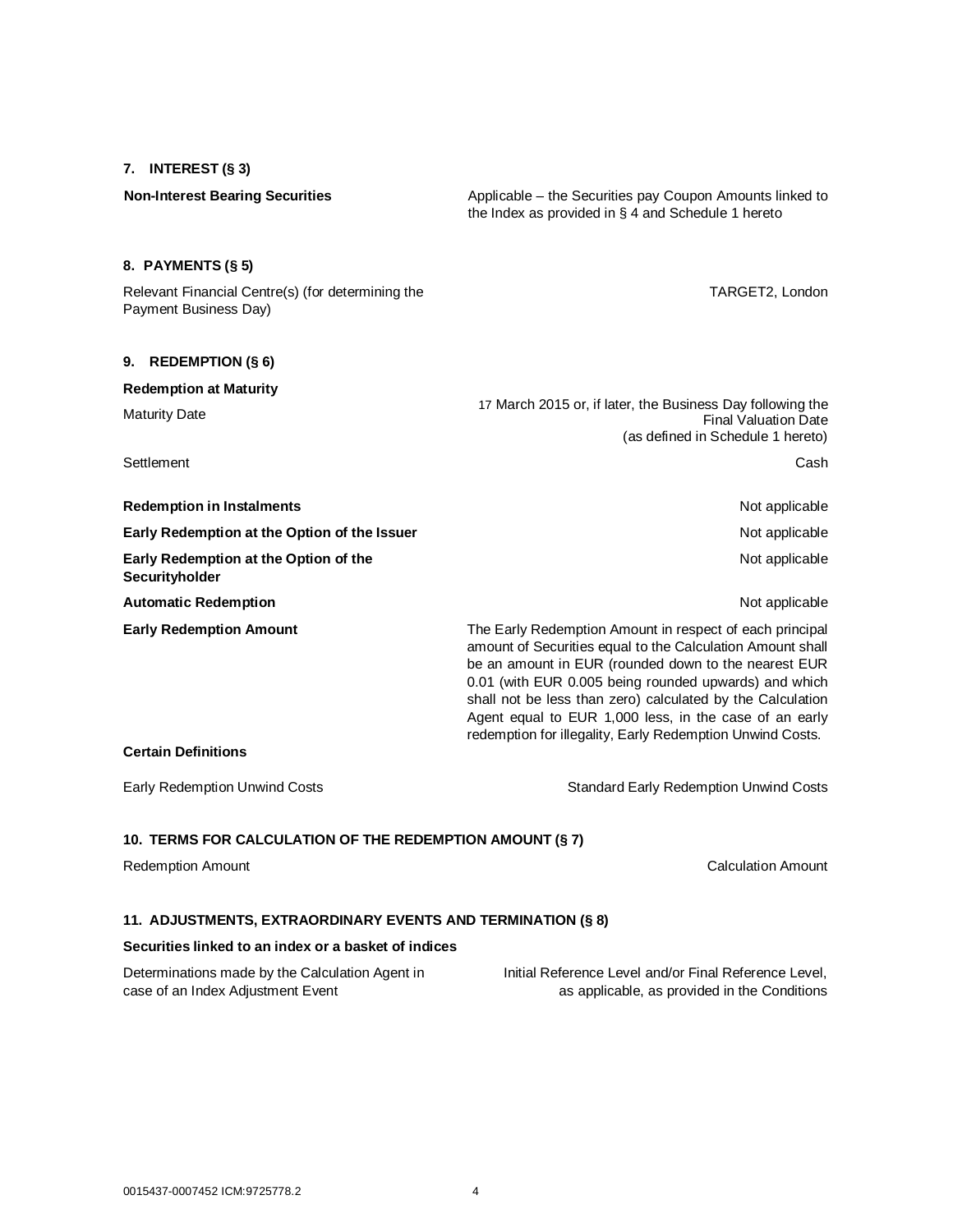# **12. FISCAL AGENT/PAYING AGENT(S)/CALCULATION AGENT/DETERMINATION AGENT (§ 9)**

| <b>IZ. TIOUAL AGENT/FATING AGENT GROALGOLATION AGENT/DETERMINATION AGENT (S 3)</b> |                                                                                                                              |
|------------------------------------------------------------------------------------|------------------------------------------------------------------------------------------------------------------------------|
| <b>Fiscal Agent</b>                                                                | Deutsche Bank AG, London Branch<br><b>Winchester House</b><br>1 Great Winchester Street<br>London EC2N 2DB<br>United Kingdom |
| <b>Paying Agent(s)</b>                                                             | Deutsche Bank AG, London Branch<br><b>Winchester House</b><br>1 Great Winchester Street<br>London EC2N 2DB<br>United Kingdom |
|                                                                                    | Deutsche Bank Luxembourg S.A.<br>2, boulevard Konrad Adenauer<br>L-1115 Luxembourg<br>Luxembourg                             |
| <b>Calculation Agent</b>                                                           | Deutsche Bank AG, London Branch                                                                                              |
| <b>Determination Agent</b>                                                         | Not applicable                                                                                                               |
| <b>13. TAXATION (§ 10)</b>                                                         |                                                                                                                              |
| Withholding tax gross-up obligation of the Issuer                                  | No                                                                                                                           |
| Country                                                                            | United Kingdom                                                                                                               |
| 14. NOTICES (§ 15)                                                                 |                                                                                                                              |
| Publication                                                                        | Applicable                                                                                                                   |
| Place and medium of publication                                                    | Website of the Luxembourg Stock Exchange                                                                                     |
|                                                                                    | English language with daily circulation (Financial Times<br>in London)                                                       |
| Notice deemed to have been validly given on                                        | Date of publication                                                                                                          |
| <b>Notification to Clearing System</b>                                             | Applicable                                                                                                                   |
| Substitution of notice pursuant to paragraph (1)                                   | Not applicable                                                                                                               |
| Notice to Clearing System deemed to have been<br>validly given on                  | Date of notification                                                                                                         |
| <b>Notifications by Securityholders</b>                                            | Notification through the Clearing System                                                                                     |
| 15. LANGUAGE OF CONDITIONS (§19)                                                   | English only                                                                                                                 |
| 16. Provisions for Credit Linked Securities                                        | Not applicable                                                                                                               |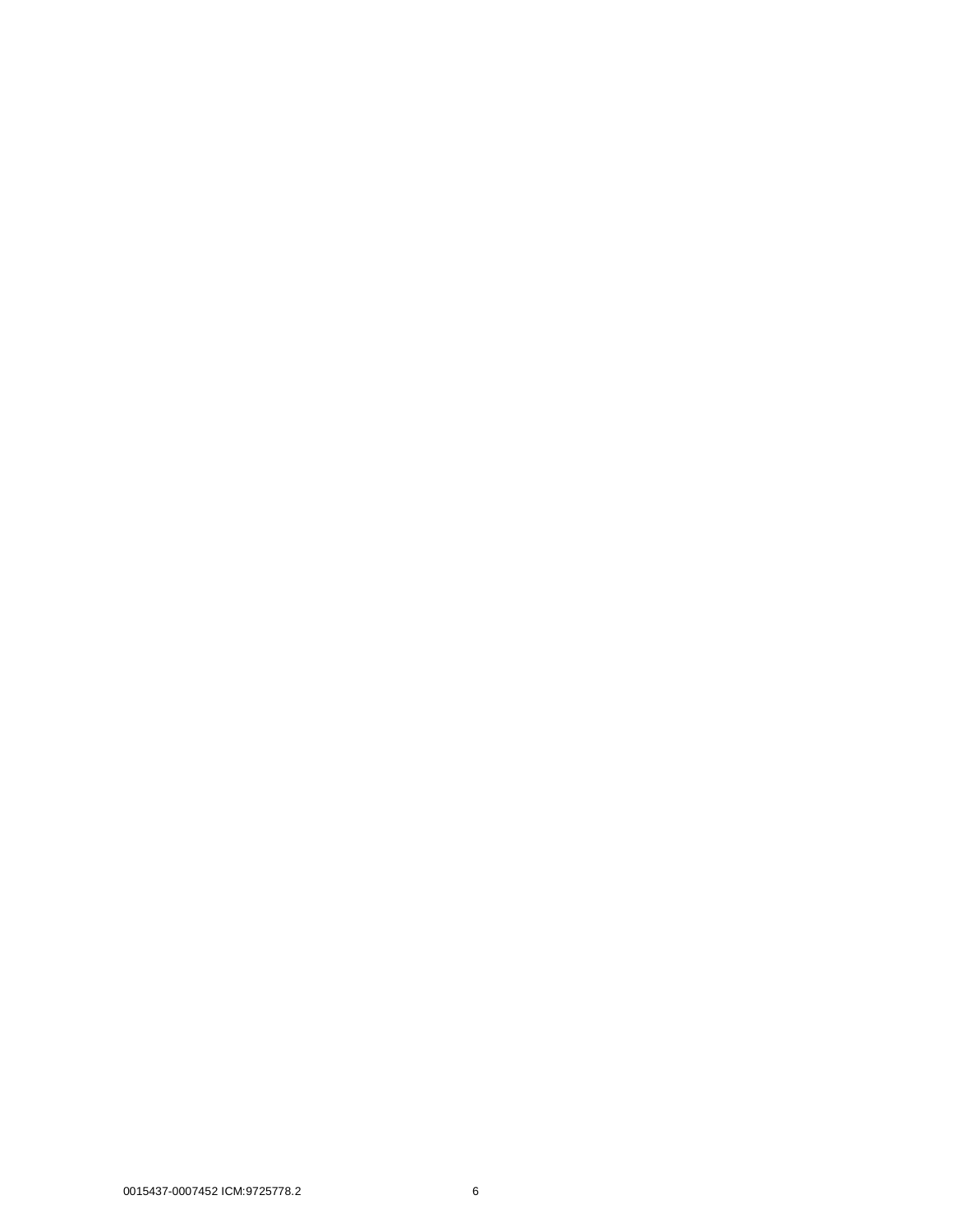#### **Part II: Additional Information**

## **1. ADMISSION TO TRADING, LISTING AND DEALING ARRANGEMENTS**

Listing and admission to trading The Application has been made for the Securities to be listed on the Official List of the Luxembourg Stock Exchange and admitted to trading on the Luxembourg Stock Exchange's Regulated Market.

> Application will also be made for the Securities to be admitted to trading on the multilateral trading facility EuroTLX (managed by TLX S.p.A.). The Issuer is not a sponsor of, nor is responsible for, the admission and trading of the Securities on the EuroTLX and no assurance can be given that any such application will be successful.

Expected date of admission 15 March 2010

Not applicable

Regulated markets or equivalent markets on which, to the knowledge of the Issuer, Securities of the same class of the Securities to be offered or admitted to trading are already admitted to trading.

## **NOTIFICATION AND AUTHORISATION**

The "*Commission de Surveillance du Secteur Financier*" (CSSF), which is the Luxembourg competent authority for the purpose of the Prospectus Directive, has provided the "*Commissione Nazionale per le Società e la Borsa*" (CONSOB) with a certificate of approval attesting that the Prospectus dated 2 March 2009 has been drawn up in accordance with the Prospectus Directive.

# **2. RATINGS**

The Securities have not been rated.

## **3. INTEREST OF NATURAL AND LEGAL PERSONS INVOLVED IN THE ISSUE/OFFER**

Save for the fees payable to Deutsche Bank AG, London Branch as dealer (the "**Dealer**"), so far as the Issuer is aware, no person involved in the issue or offering of the Securities has an interest material to the issue or the offering with the exception of each Distributor (as defined at paragraph 6 below) who will receive a commission of up to 3.14% of the aggregate notional amount of Securities placed by such Distributor on the Issue Date.

## **4. INFORMATION CONCERNING THE SECURITIES TO BE OFFERED / ADMITTED TO TRADING**

Estimated net proceeds Up to EUR 500,000,000

For the avoidance of doubt, the estimated net proceeds reflect the proceeds to be received by the Issuer on the Issue Date. They do not include the fees payable to the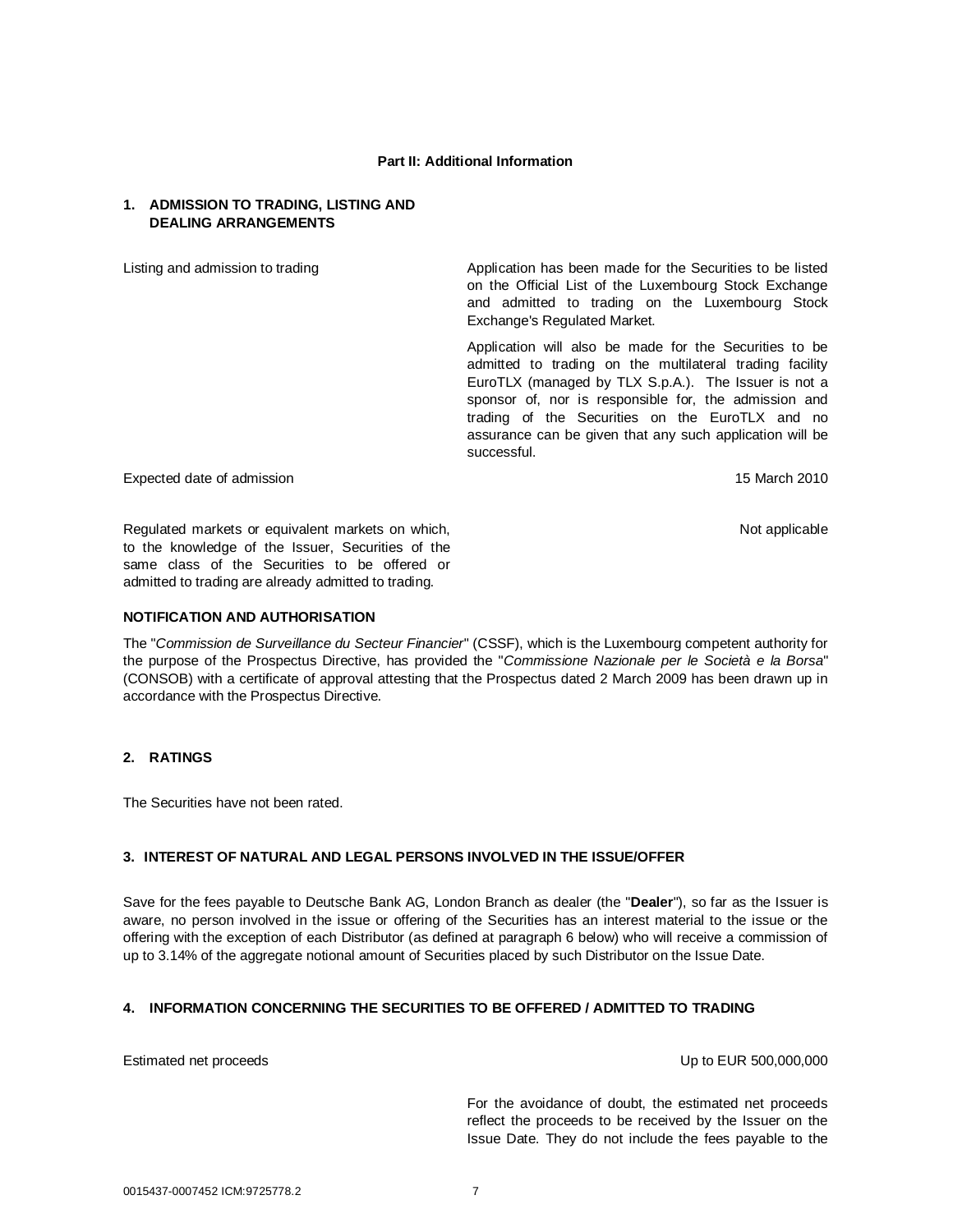#### Dealer or the Distributors.

#### **5. INFORMATION ON THE PERFORMANCE OF THE UNDERLYING**

Information as to past and further performance and volatility of the Index can be obtained from various internationally recognised published or electronically displayed sources, for example Bloomberg.

Investors are advised that the historical performance of the Index is not indicative of its future performance.

Investors should note that the secondary market price of the Securities will vary during their term and may be different from the Issue Price. The secondary market price of the Securities on any day will be affected by a wide range of factors, including the level of the Index (as defined below), the creditworthiness of the Issuer, prevailing interest rates and economic, political and market conditions.

Investors should note that the Securities differ from ordinary debt securities issued by the Issuer under the Programme in that the return on the Securities is dependent on the performance of the Index. A relatively small movement in the value of the Index can result in a disproportionately large movement in the price of the Securities. Investors should form their own views on the merits of an investment related to the Index based upon their own investigation in respect of the Index.

#### **6. TERMS AND CONDITIONS OF THE OFFER Applicable** Applicable

Offer Period **An offer of the Securities will be made through Deutsche** An offer of the Securities will be made through Deutsche Bank S.p.A. of Piazza del Calendario 3, 20126, Milan, Italy and Finanza & Futuro Banca S.p.A. of Piazza del Calendario 1, 20126 Milan, Italy (each a "**Distributor**" and together with any other entities appointed as a distributor in respect of the Securities during the Offer Period, the "**Distributors**") in the Republic of Italy, from 18 January 2010 to 11 March 2010, during the hours in which banks are generally open for business in the Republic of Italy. The Issuer reserves the right to appoint other distributors during the Offer Period, which will be communicated to investors by means of a notice published on the website of the Luxembourg Stock Exchange (*[www.bourse.lu](http://www.bourse.lu)*). Offer Price **Issue Price** (of which up to 3.14 per cent. is represented by a commission payable to the Distributors) Conditions to which the offer is subject The Offer of the Securities is conditional on their issue. The Issuer reserves the right to withdraw the offer and/or cancel the issuance of the Securities for any reason at any time on or prior to the Issue Date. For the avoidance of doubt, if any application has been made by a potential investor and the Issuer exercises such a right, each such potential investor shall not be entitled to subscribe or otherwise purchase any Securities. The time period, including any possible amendments, during which the Offer will be open and description of the application process The Offer will be open during the Offer Period. Applications for the Securities can be made in the Republic of Italy at participating branches of a Distributor. Applications will be in accordance with the relevant Distributor's usual procedures, notified to investors by the relevant Distributor. Prospective investors will not be required to enter into any contractual arrangements directly with the Issuer relating

to the subscription for the Securities.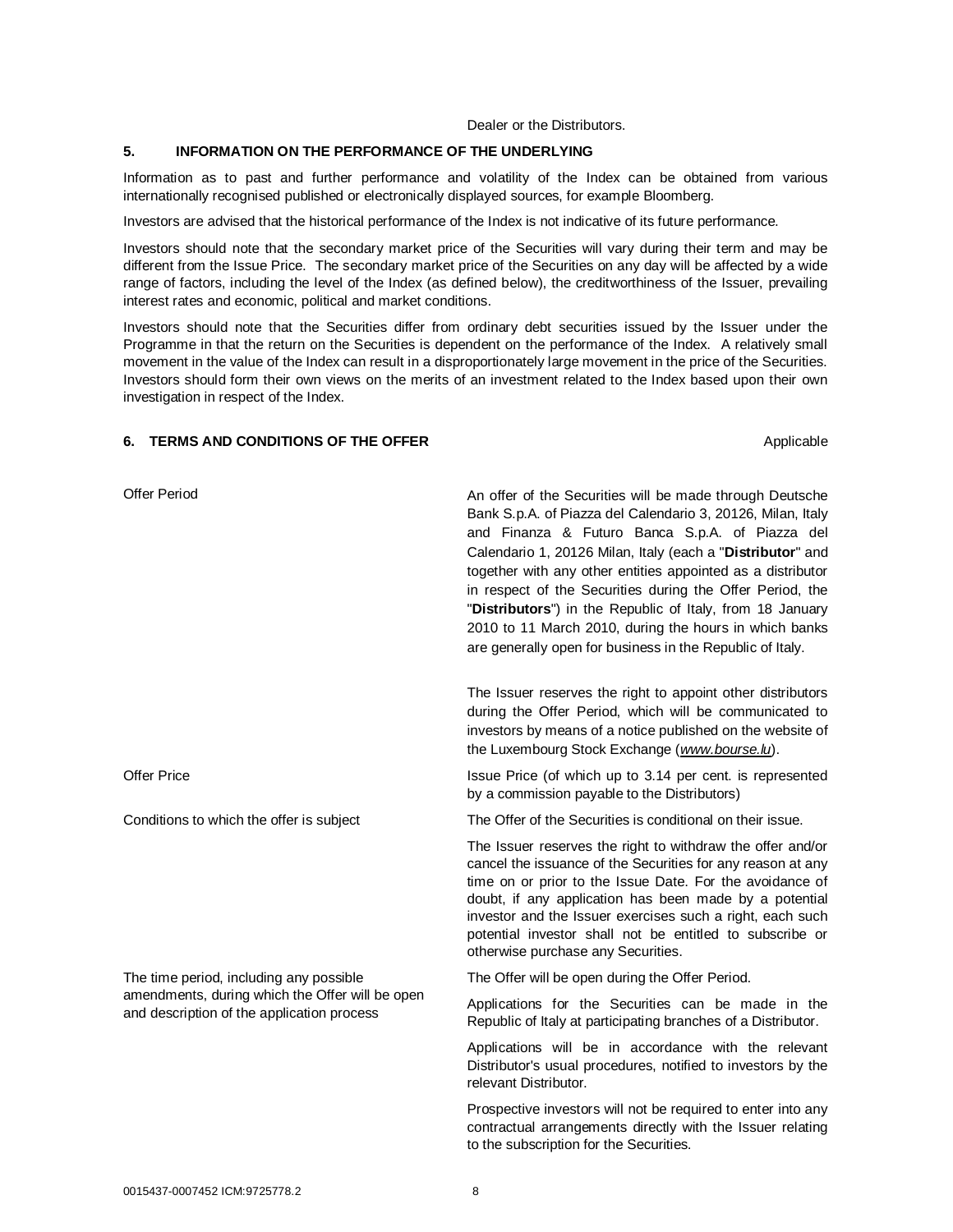Details of the minimum and/or maximum amount of application

Description of possibility to reduce subscriptions and manner for refunding excess amount paid by applicants:

Details of the method and time limits for paying up and delivering the Securities

Manner and date in which results of the offer are to be made public

Procedure for exercise of any right of pre emption, negotiability of subscription rights and treatment of subscription rights not exercised:

Categories of potential investors to which the Securities are offered

Process for notification to applicants of the amount allotted and indication whether dealing may begin before notification is made

The minimum allocation per investor will be equal to EUR1,000 in nominal amount of the Securities. The maximum allocation of Securities will be subject only to availability at the time of the application.

There are no pre-identified allotment criteria. The Distributors will adopt allotment criteria that ensures equal treatment of prospective investors. All of the Securities requested through the Distributors during the Offer Period will be assigned up to the maximum amount of the Offer.

Not Applicable

The Securities will be issued on the Issue Date against payment to the Issuer by the Distributors of the net subscription moneys. Each investor will be notified by the relevant Distributor of the settlement arrangements in respect of the Securities at the time of such investor's application.

The Issuer will in its sole discretion determine the final amount of Securities to be issued (which will be dependent on the outcome of the offer), up to a limit of EUR 500,000,000.

The precise Aggregate Nominal Amount of Securities to be issued will be published on the website of the Luxembourg Stock Exchange (*[www.bourse.lu](http://www.bourse.lu)*) in accordance with Article 10 of the Luxembourg Law on the Prospectuses for Securities on or around 15 March 2010.

Not Applicable

Offers may be made through each Distributor in the Republic of Italy to any person.

Qualified Investors (*investitori qualificati*, as defined in Article 100 of Legislative Decree No. 58 of 24 February 1998) may be assigned only those Securities remaining after the allocation of all the Securities requested by the public in Italy during the Offer Period.

Offers (if any) in other EEA countries will only be made by the Dealer or a Distributor pursuant to an exemption from the obligation under the Prospectus Directive as implemented in such countries to publish a prospectus.

For the avoidance of doubt, the Dealer will not place any Securities to the public in the Republic of Italy.

Any investor not located in the Republic of Italy should contact its financial advisor for more information, and may only purchase the Securities, remaining after the allocation of all the Securities requested by the public in the Republic of Italy during the Offer Period, from its financial advisor, bank or financial intermediary.

Each investor will be notified by the relevant Distributor of its allocation of Securities after the end of the Offer Period and before the Issue Date.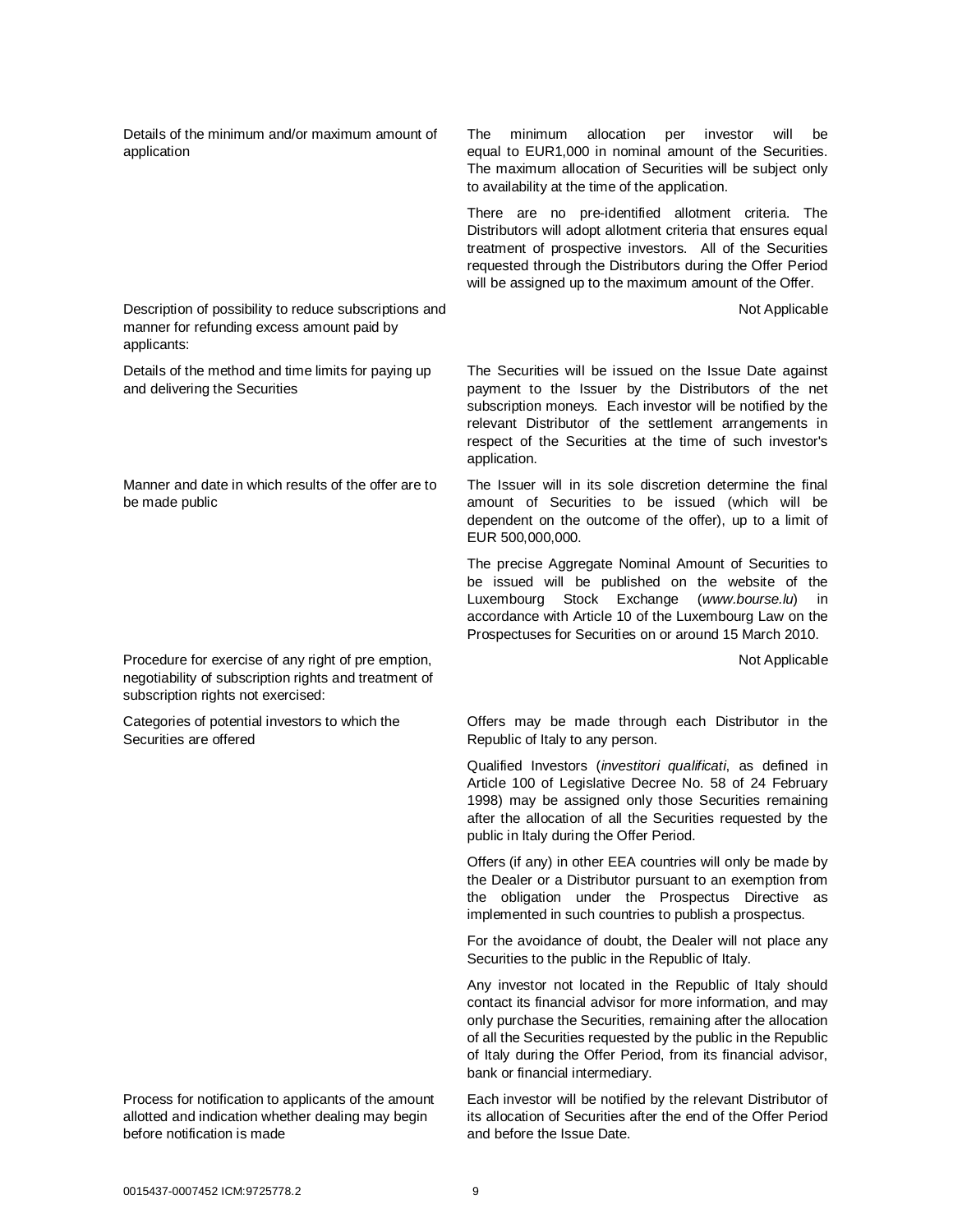No dealings in the Securities may take place prior to the Issue Date. Amount of any expenses and taxes specifically charged to the subscriber or purchaser The issuer is not aware of any expenses and taxes specifically charged to the subscriber or purchaser. For details of the Offer Price, which includes the commissions payable to the Distributors, see the section above entitled "Offer Price",

For details of the tax regime applicable to subscribers in the Republic of Italy, see Schedule 2 hereto.

# **7. DISTRIBUTION**

| Method of distribution                                                       | Non-syndicated               |
|------------------------------------------------------------------------------|------------------------------|
| Date of Subscription Agreement                                               | Not applicable               |
| Management details including form of commitment                              | Not applicable               |
| Management/Underwriting Commission                                           | Not applicable               |
| Selling Commission                                                           | See paragraph 3 above        |
| <b>Listing Fee</b>                                                           | Luxembourg - up to EUR 3,610 |
|                                                                              | EuroTLX - up to EUR 300      |
| <b>Distribution Fee</b>                                                      | See paragraph 3 above        |
| Other Fee                                                                    | Not applicable               |
| Stabilising Dealer/Manager                                                   | None                         |
| 8. SECURITIES IDENTIFICATION NUMBERS                                         |                              |
| Common Code                                                                  | 047827167                    |
| <b>ISIN Code</b>                                                             | XS0478271678                 |
| <b>EUROSYSTEM ELIGIBILITY</b><br>9.                                          |                              |
| Intended to be held in a manner which would allow<br>Eurosystem eligibility. |                              |
| <b>10. ADDITIONAL TAX INFORMATION</b>                                        |                              |

See Schedule 2 hereto.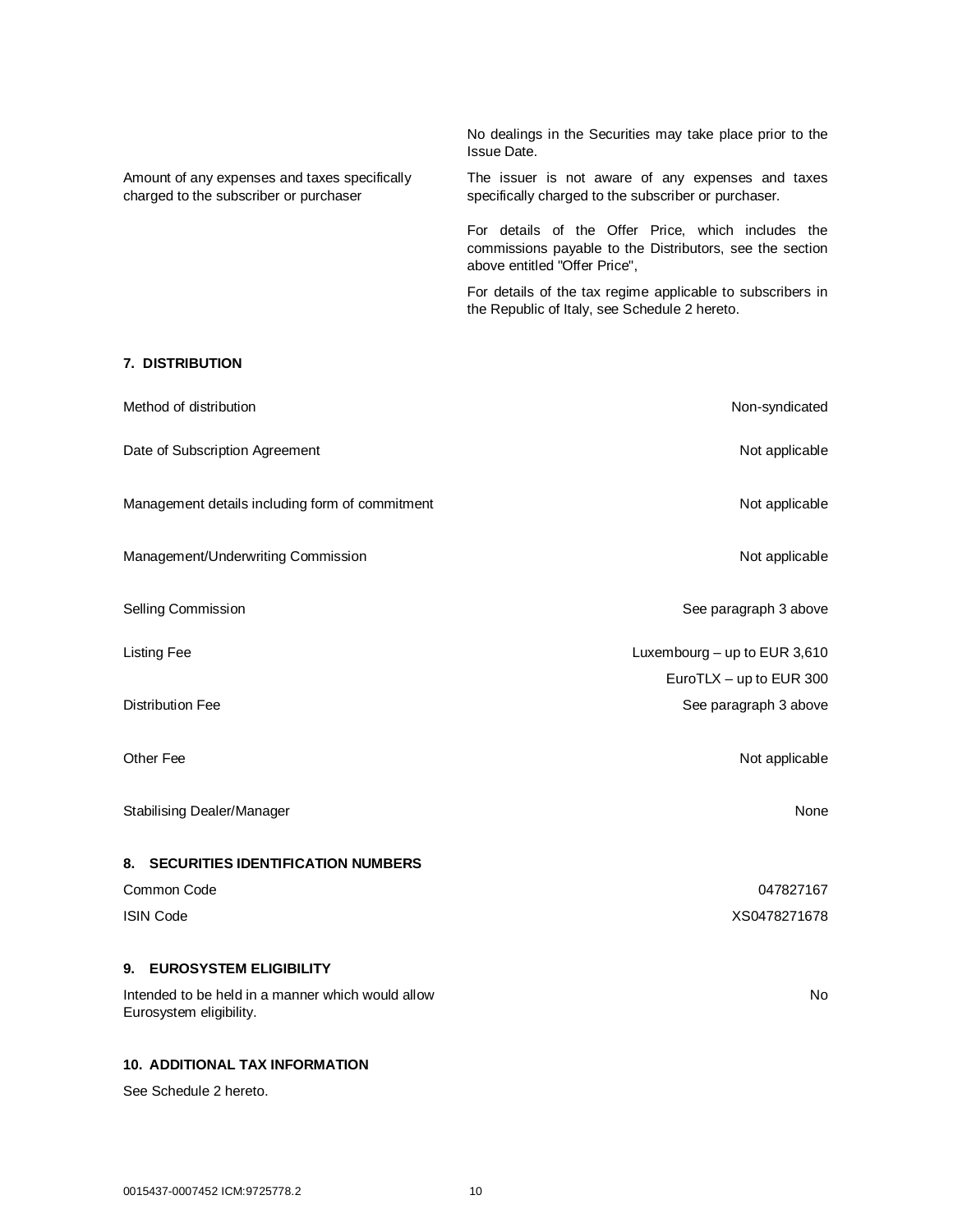The above Final Terms comprises the details required to list this issue of Securities (as from 15 March 2010) under the Euro 80,000,000,000 Debt Issuance Programme of Deutsche Bank.

The Issuer accepts responsibility for the information contained in the Final Terms as set out in the Responsibility Statement on page 2 of the Prospectus provided that, with respect to any information included herein and specified to be sourced from a third party (i) the Issuer confirms that any such information has been accurately reproduced and as far as the Issuer is aware and is able to ascertain from information available to it from such third party, no facts have been omitted, the omission of which would render the reproduced information inaccurate or misleading and (ii) the Issuer has not independently verified any such information and accepts no responsibility for the accuracy thereof.

## **Deutsche Bank Aktiengesellschaft**

acting through its London Branch

By: \_\_\_\_\_\_\_\_\_\_\_\_\_\_\_\_\_\_\_\_\_ By: \_\_\_\_\_\_\_\_\_\_\_\_\_\_\_\_\_\_\_\_

*Duly authorised Duly authorised*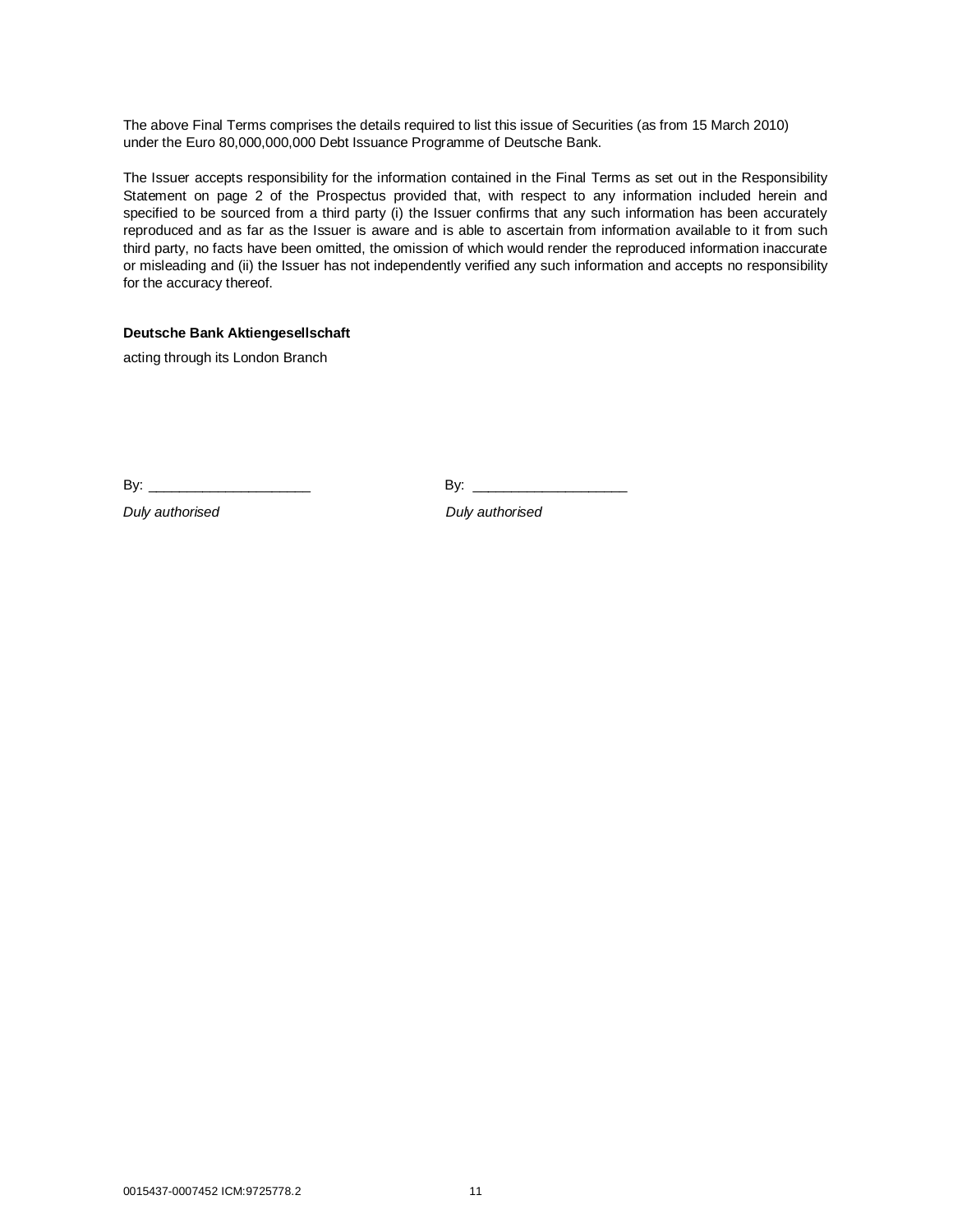## **SCHEDULE 1**

## **1. DEFINITIONS**

For the purpose of the Securities:

"**Business Day**" means a day which is both:

- (a) a day on which commercial banks and foreign exchange markets settle payments and are open for general business (including dealings in foreign exchange and foreign currency deposits) in London; and
- (b) a day on which the TARGET2 System is open.

"**Component Security**" means each component security in the Index

"**Coupon Amount**" means, in respect of a Coupon Amount Payment Date, an amount in EUR (which for the avoidance of doubt may be zero) rounded down to the nearest EUR0.01 (with EUR0.005 being rounded upwards) calculated by the Calculation Agent equal to the product of (a) EUR 1,000 (b) the Coupon Rate for the Coupon Amount Accrual Period ending immediately prior to such Coupon Amount Payment Date and (c) the Coupon Amount Fraction in respect of such Coupon Amount Accrual Period.

#### "**Coupon Amount Accrual Date**" means:

- (a) 15 March 2011, 15 March 2012, 15 March 2013 and 17 March 2014; and
- (b) the Maturity Date.

"**Coupon Amount Accrual Period**" means the period from (and including) the Issue Date to (but excluding) the first Coupon Amount Accrual Date and each following period from (and including) a Coupon Amount Accrual Date to (but excluding) the next occurring Coupon Amount Accrual Date.

"**Coupon Amount Fraction**" means the sum of (A) the actual number of days in the Coupon Amount Accrual Period falling in a leap year divided by 366; and (B) the actual number of days in the Coupon Amount Accrual Period falling in a non-leap year divided by 365.

"**Coupon Amount Payment Date**" means each Coupon Amount Accrual Date, Provided That if any Coupon Amount Payment Date would otherwise fall on a day which is not a Business Day, such Coupon Amount Payment Date shall be postponed to the next day which is a Business Day.

#### "**Coupon Rate**" means:

- (a) in respect of each Coupon Amount Accrual Period other than the Coupon Amount Accrual Period ending on (but excluding) the Maturity Date (the "**Final Coupon Amount Accrual Period**"), 1.50 per cent; and
- (b) in respect of the Final Coupon Amount Accrual Period either (x) if the Final Reference Level is greater than the Initial Reference Level, 10.00 per cent. or (y) if the Final Reference Level is equal to or lower than the Initial Reference Level, 0.00 per cent.

"**Disrupted Day**" means any Scheduled Trading Day on which (i) the Index Sponsor fails to publish the level of the Index, (ii) the Related Exchange fails to open for trading during its regular trading session or (iii) a Market Disruption Event has occurred.

"**Early Closure**" means the closure on any Exchange Business Day of the Exchange in respect of any Component Security or the Related Exchange prior to its Scheduled Closing Time unless such earlier closing is announced by such Exchange or Related Exchange, as the case may be, at least one hour prior to the earlier of (a) the actual closing time for the regular trading session on such Exchange or Related Exchange, as the case may be, on such Exchange Business Day or (b) the submission deadline for orders to be entered into the Exchange or Related Exchange system for execution at the relevant Valuation Time on such Exchange Business Day.

"**EUR**" means the lawful currency of the member states of the European Union that adopt the single currency in accordance with the Treaty.

"**Exchange**" means in respect of each Component Security, the principal stock exchange on which such Component Security is principally traded, as determined by the Calculation Agent.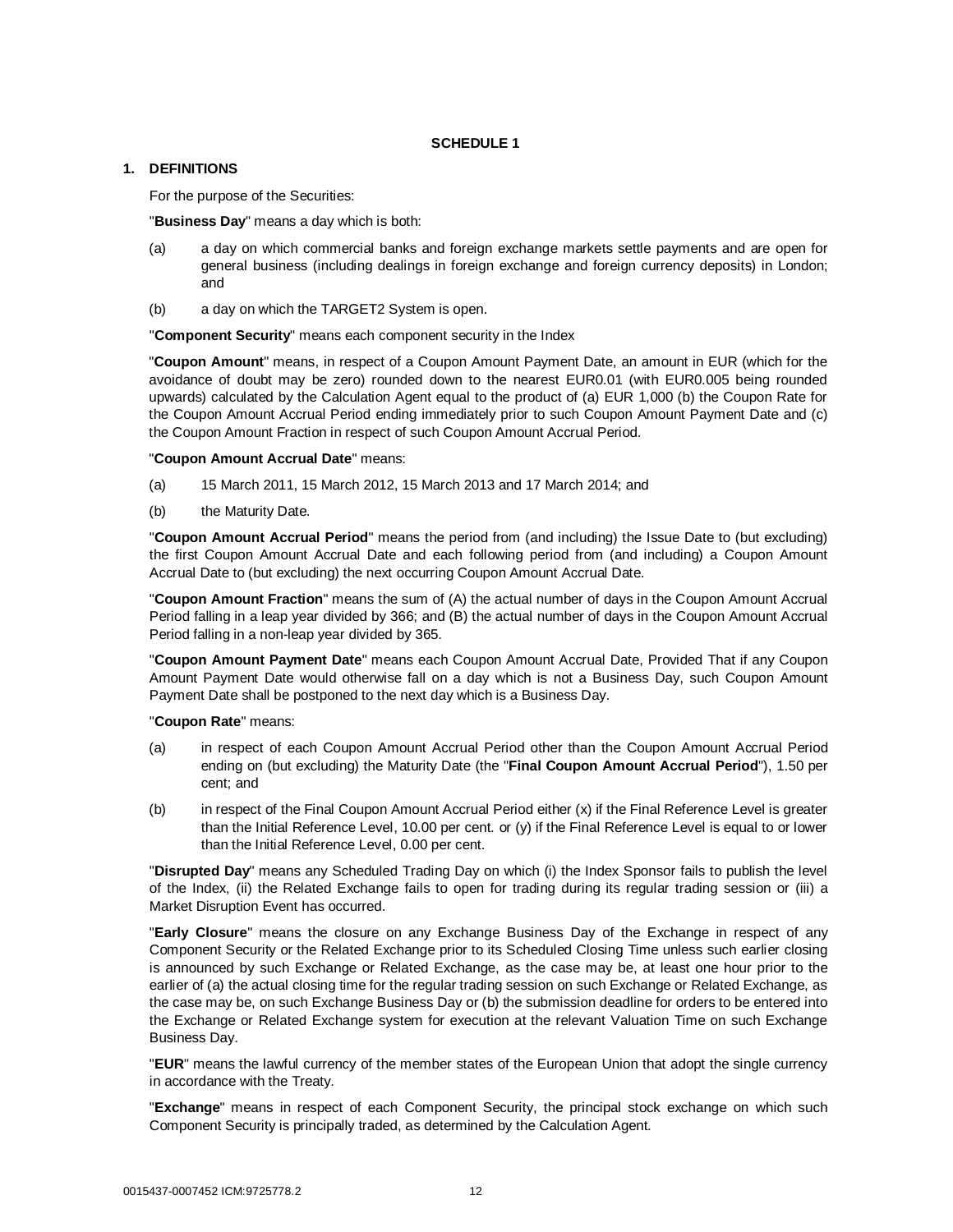"**Exchange Business Day**" means any Scheduled Trading Day on which (i) the Index Sponsor publishes the level of the Index and (ii) the Related Exchange is open for trading during its regular trading session, notwithstanding the Related Exchange closing prior to its Scheduled Closing Time.

"**Exchange Disruption**" means any event (other than an Early Closure) that disrupts or impairs (as determined by the Calculation Agent) the ability of market participants in general to effect transactions in, or obtain market values for (i) any Component Security on the Exchange in respect of such Component Security or (ii) futures or options contracts relating to the Index on the relevant Related Exchange.

"**Final Reference Level**" means, in respect of the Index, the Reference Level on the Final Valuation Date.

"**Final Valuation Date**" means, subject to paragraph 3 below, 16 March 2015 or, if such date is not a Scheduled Trading Day, the immediately succeeding Scheduled Trading Day.

"**Index**" means, subject to adjustment in accordance with paragraph 3 below, The Dow Jones EURO STOXX 50® Index.

"**Index Sponsor**" means the corporation or other entity that (a) is responsible for setting and reviewing the rules and procedures and the methods of calculation and adjustments, if any, related to the Index and (b) announces (directly or through an agent) the level of the Index on a regular basis during each Scheduled Trading Day, which as of the Issue Date is STOXX Limited.

"**Initial Reference Level**" means the Reference Level on the Initial Valuation Date.

"**Initial Valuation Date**" means, subject to paragraph 3 below, the Issue Date or, if such date is not a Scheduled Trading Day, the immediately succeeding Scheduled Trading Day.

"**Market Disruption Event**" means:

- (a) (i) the occurrence or existence, in respect of any Component Security, of:
	- (A) a Trading Disruption, which the Calculation Agent determines is material, at any time during the one hour period that ends at the relevant Valuation Time in respect of the Exchange on which such Component Security is principally traded;
	- (B) an Exchange Disruption, which the Calculation Agent determines is material, at any time during the one hour period that ends at the relevant Valuation Time in respect of the Exchange on which such Component Security is principally traded; or
	- (C) an Early Closure; and
	- (ii) the aggregate of all Component Securities in respect of which a Trading Disruption, an Exchange Disruption or an Early Closure occurs or exists, comprises 20 per cent. or more of the level of the Index; or
- (b) the occurrence or existence, in respect of futures or options contracts relating to the Index, of (i) a Trading Disruption, (ii) an Exchange Disruption which in either case the Calculation Agent determines is material, at any time during the one hour period that ends at the Valuation Time in respect of the Related Exchange or (iii) an Early Closure.

For the purposes of determining whether a Market Disruption Event in respect of the Index exists at any time, if a Market Disruption Event occurs in respect of such Component Security at any time, then the relevant percentage contribution of that Component Security to the level of the Index shall be based on a comparison of (i) the portion of the level of the Index attributable to that Component Security and (ii) the overall level of the Index, in each case using the official opening weightings as published by the Index Sponsor as part of the market "opening data".

"**Reference Level**" means, in respect of the Index and a Valuation Date, the official closing level of the Index as determined by the Calculation Agent on such Valuation Date without regard to any subsequently published correction.

"**Related Exchange**" means in respect of each Component Security, the principal stock exchange on which such Component Security is principally traded, as determined by the Calculation Agent. or any successor to such exchange or quotation system or any substitute exchange or quotation system to which trading in futures or options contracts relating to the Index has temporarily relocated (provided that the Calculation Agent has determined that there is comparable liquidity relative to the futures or options contracts relating to the Index on such temporary substitute exchange or quotation system as on the original Related Exchange).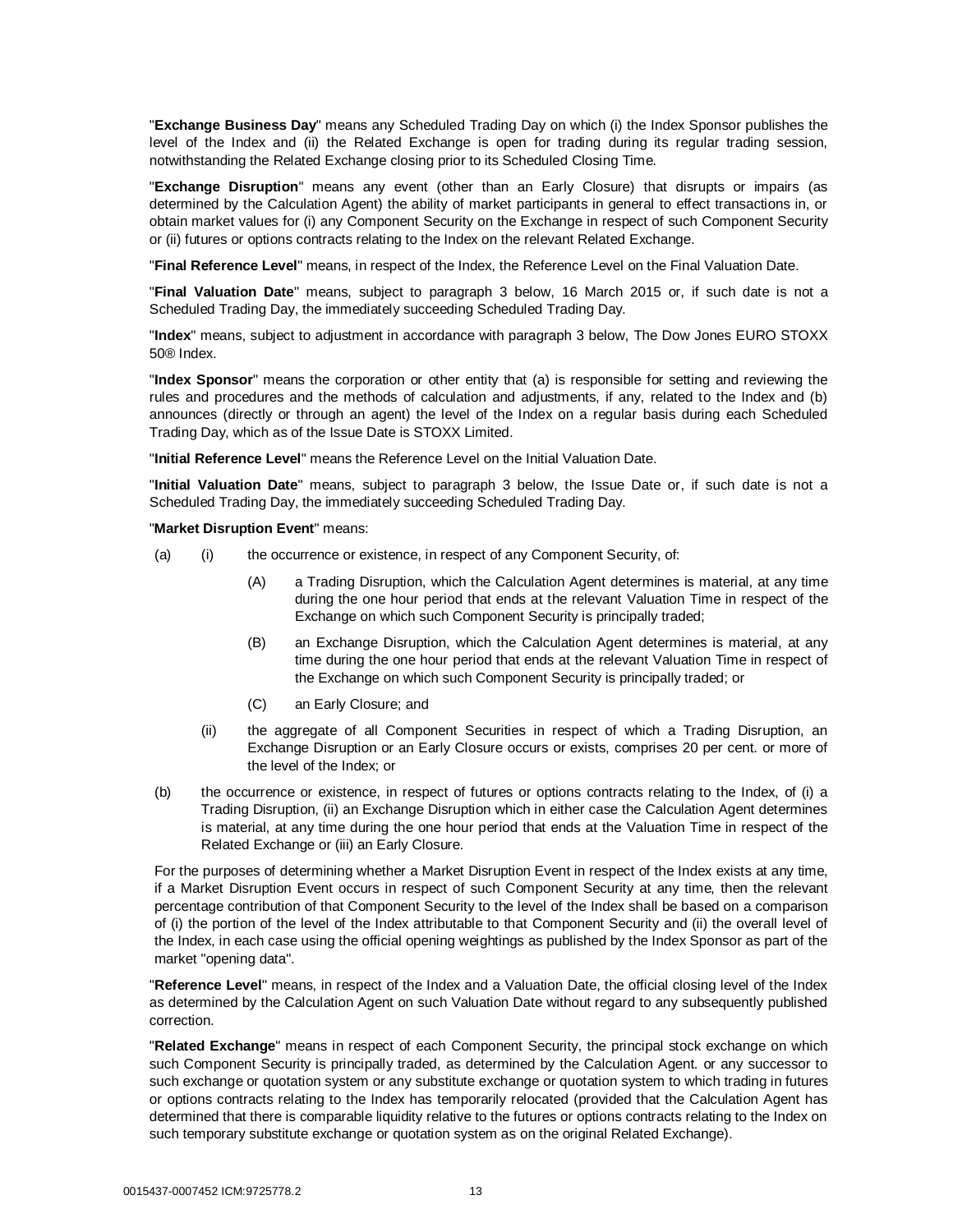"**Scheduled Closing Time**" means, in respect of an Exchange or Related Exchange and a Scheduled Trading Day, the scheduled weekday closing time of such Exchange or Related Exchange on such Scheduled Trading Day, without regard to after hours or any other trading outside of the regular trading session hours.

"**Scheduled Trading Day**" means any day on which (i) the Index Sponsor is scheduled to publish the level of the Index and (ii) the Related Exchange is scheduled to be open for trading for its regular trading session.

"**Trading Disruption**" means any suspension of or limitation imposed on trading by the relevant Exchange or Related Exchange or otherwise and whether by reason of movements in price exceeding limits permitted by the relevant Exchange or Related Exchange or otherwise (a) relating to any Component Security on the Exchange in respect of such Component Security or (b) in futures or options contracts relating to the Index on the Related Exchange.

"**Valuation Date**" means each of the Initial Valuation Date and/or the Final Valuation Date, as applicable.

"**Valuation Time**" means (a) for the purposes of determining whether a Market Disruption Event has occurred (i) in respect of any Component Security, the Scheduled Closing Time on the relevant Exchange in respect of such Component Security, and (ii) in respect of any options contracts or futures contracts on the Index, the close of trading on the Related Exchange and (b) in all other circumstances, the time at which the official closing level of the Index is calculated and published by the Index Sponsor.

### **2. COUPON AMOUNT**

(A) Coupon Amount

Each nominal amount of Securities equal to the Calculation Amount pays the Coupon Amount on each Coupon Amount Payment Date. Each Coupon Amount payable under the Securities represents an amount payable by the Issuer (i) as consideration for the use of the Issue Price by the Issuer and (ii) as compensation for and recognition of the risk that in certain circumstances no Coupon Amount may be payable on the final Coupon Amount Payment Date.

- (B) Accrual of Coupon Amounts
	- (i) In the event that the Securities are redeemed pursuant to  $\S 6(3)$ ,  $\S 12(1)$  or paragraph 3(C) below, no Coupon Amount will be payable in respect of the Securities in respect of which the relevant Coupon Amount Payment Date has not occurred on or prior to the date fixed for such redemption, Provided That if the date fixed for such redemption falls prior to the first Coupon Amount Payment Date, no Coupon Amount shall be payable in respect of the Securities.
	- (ii) In the event that on the due date for redemption of any Security upon due presentation or surrender thereof, payment in full of the sums due on redemption are improperly withheld or refused, such Security will accrue additional Coupon Amount (as well after as before judgment) calculated as provided in the definition of "Coupon Amount" on the basis of an additional Coupon Amount Accrual Period in respect of such Security commencing on the due date for redemption of such Security and ending on whichever is the earlier of (a) the day on which all amounts due in respect of such Security have been paid and (b) five days after the date on which the full amount of the moneys payable in respect of such Security has been received by the Fiscal Agent and notice to that effect has been given to the Securityholders in accordance with § 15 and a coupon rate (which for the avoidance of doubt may be equal to zero) equal to the Coupon Rate for the immediately preceding Coupon Amount Payment Date.
- (C) Coupon Amounts shall be paid as provided in § 5 (Payments).
- (D) Certain references to "interest" or "Interest" in the Terms and Conditions set out in the Base Prospectus shall be deleted and replaced by "Coupon Amount" as set out in the Annex hereto.

#### **3. MARKET DISRUPTION, ADJUSTMENTS, EXTRAORDINARY EVENTS AND TERMINATION**

(A) If, in the opinion of the Calculation Agent, a Valuation Date is a Disrupted Day, the Valuation Date shall be the first succeeding Scheduled Trading Day that is not a Disrupted Day unless each of the eight Scheduled Trading Days immediately following the date but for the occurrence of an event causing a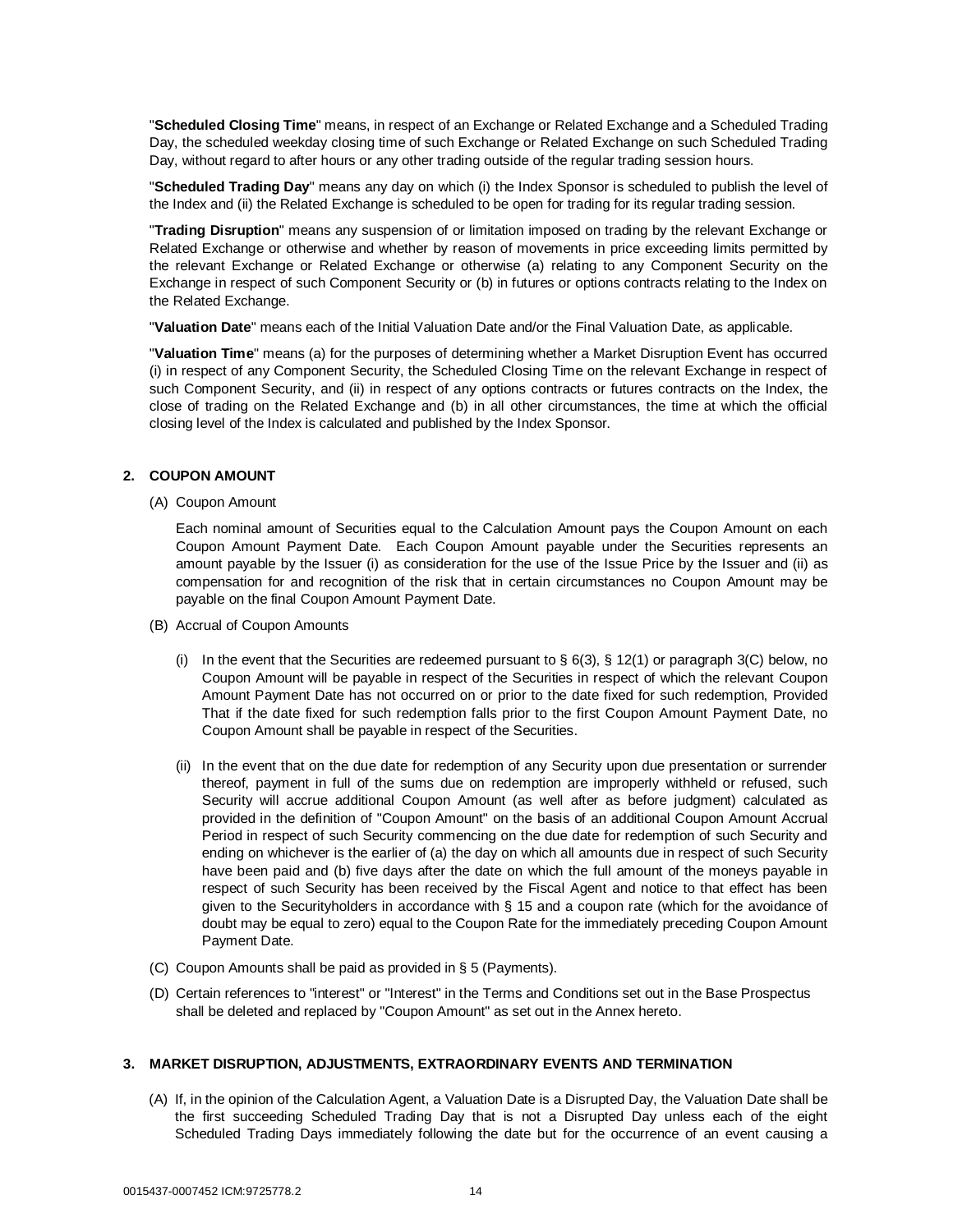Disrupted Day would have been the Valuation Date is a Disrupted Day. In that case (i) that eighth Scheduled Trading Day shall be deemed to be the Valuation Date, notwithstanding the fact that such day is a Disrupted Day, and (ii) the Calculation Agent shall determine the Initial Reference Level or the Final Reference Level, as the case may be, using the level of the Index as of the Valuation Time on that eighth Scheduled Trading Day in accordance with the formula for and method of calculating the Affected Index last in effect prior to the occurrence of the first Disrupted Day using the Exchange traded or quoted price as of the Valuation Time on that eighth Scheduled Trading Day of each security comprised in the Index (or, if an event giving rise to a Disrupted Day has occurred in respect of the relevant security on that eighth Scheduled Trading Day, its good faith estimate of the value for the relevant security as of the Valuation Time on that eighth Scheduled Trading Day).

- (B) *Successor Index.* If the Index is (a) not calculated and announced by the Index Sponsor but is calculated and announced by a successor sponsor acceptable to the Calculation Agent, or (b) replaced by a successor index using, in the determination of the Calculation Agent, the same or a substantially similar formula for and method of calculation as used in the calculation of the Index, then in each case that index (the "**Successor Index**" and in respect of each Successor Index, the relevant "**Successor Index Sponsor**") will be deemed to be the Index.
- (C) *Modification and Cessation of Calculation of an Index.*

If:

- (a) the Index Sponsor makes or announces on or prior to a Valuation Date that it will make a material change in the formula for or the method of calculating the Index or in any other way materially modifies the Index (other than a modification prescribed in that formula or method to maintain the Index in the event of changes in constituent stock and capitalisation, contracts or commodities and other routine events) (an "**Index Modification**"); or
- (b) the Index Sponsor permanently cancels the Index and no Successor Index exists (an "**Index Cancellation**"); or
- (c) the Index Sponsor or (if applicable) the Successor Index Sponsor fails to calculate and announce on a Valuation Date the Index (an "**Index Disruption**" and, together with an Index Modification and an Index Cancellation, each an "**Index Adjustment Event**"),

then:

- (i) the Calculation Agent shall determine if such Index Adjustment Event has a material effect on the Securities and, if so, shall calculate the Reference Level using, in lieu of a published level for that Index, the level for the Index as at the Valuation Time on such Valuation Date as determined by the Calculation Agent in accordance with the formula for and method of calculating the Index last in effect prior to the change, failure or cancellation, but using only those securities that comprised the Index immediately prior to the Index Adjustment Event; or
- (ii) the Issuer shall, on giving notice to the Securityholders in accordance with § 15, redeem all, but not some only, of the Securities, each principal amount of Securities equal to the Calculation Amount being redeemed at the Early Redemption Amount.

Upon the occurrence of an Index Adjustment Event, the Calculation Agent shall give notice as soon as practicable to Securityholders in accordance with § 15, giving details of the action proposed to be taken in relation thereto.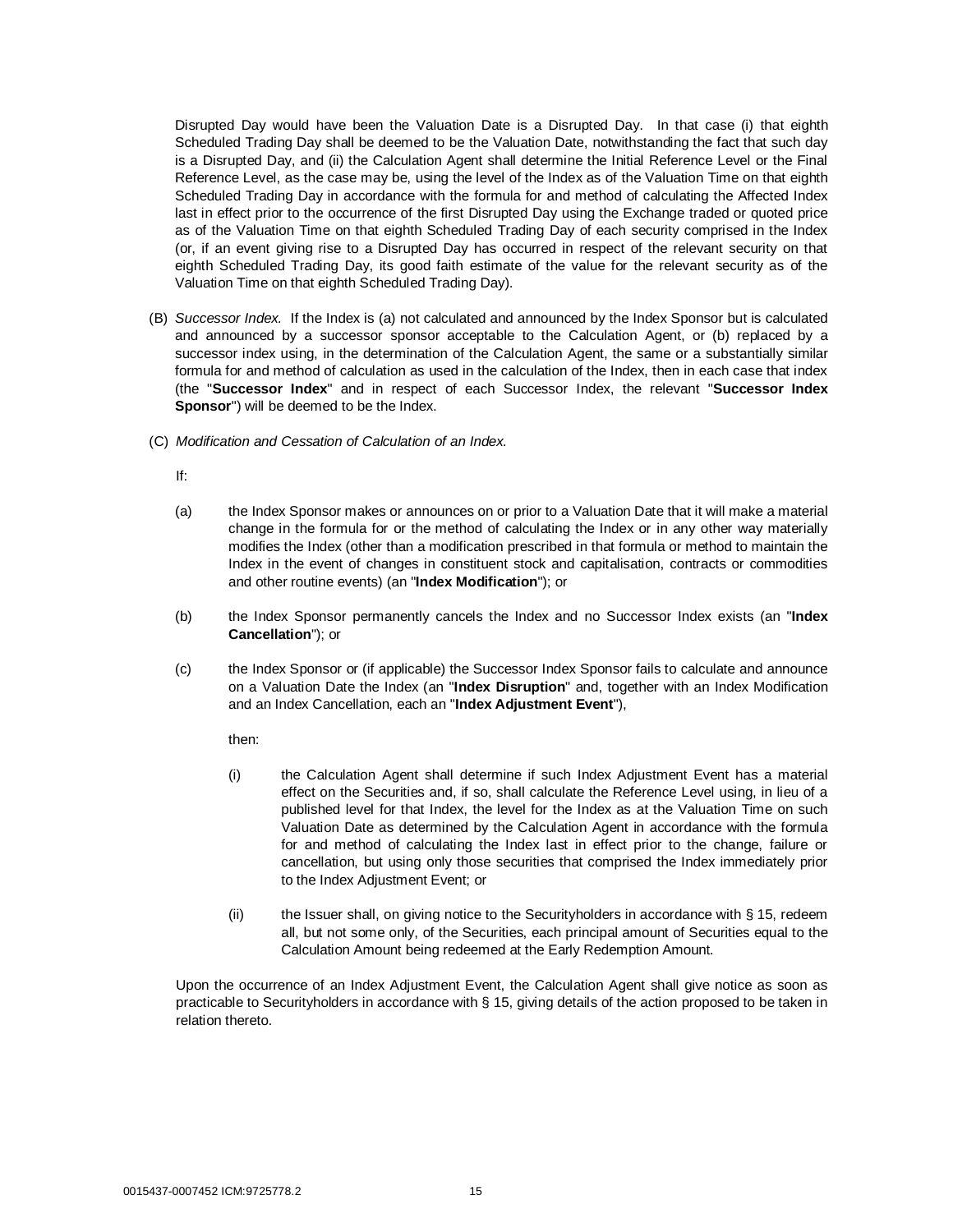## **SCHEDULE 2**

#### **ITALIAN TAXATION**

*The statements herein regarding taxation are based on the laws in force in Italy as at the date of these Final Terms and are subject to any changes in law occurring after such date, which changes could be made on a retroactive basis. The following summary does not purport to be a comprehensive description of all the tax considerations which may be relevant to a decision to subscribe for, purchase, own or dispose of the Securities and does not purport to deal with the tax consequences applicable to all categories of investors, some of which (such as dealers in securities or commodities) may be subject to special rules. Prospective purchasers of the Securities are advised to consult their own tax advisers concerning the overall tax consequences of their ownership of the Securities.*

#### **Tax treatment of the Securities**

Legislative Decree No. 239 of 1 April 1996, as a subsequently amended, (the "**Decree No. 239**") provides for the applicable regime with respect to the tax treatment of interest, premium and other income (including the difference between the redemption amount and the issue price) from Securities falling within the category of bonds (*obbligazioni*) or debentures similar to bonds (*titoli similari alle obbligazioni*) issued, inter alia, by non-Italian resident issuers.

## *Italian resident investors*

Where Securities have on original maturity of at least 18 months and an Italian resident Securityholder is (i) an individual not engaged in an entrepreneurial activity to which the Securities are connected (unless he has opted for the application of the *risparmio gestito* regime – see "Capital Gains Tax" below), (ii) a noncommercial partnership, (iii) a non-commercial private or public institution, or (iv) an investor exempt from Italian corporate income taxation, interest, premium and other income relating to the Securities, accrued during the relevant holding period, are subject to a withholding tax, referred to as "*imposta sostitutiva*", levied at the rate of 12.50 per cent. In the event that the Securityholders described under (i) and (iii) above are engaged in an entrepreneurial activity to which the Securities are connected, the *imposta sostitutiva* applies as a provisional tax.

Where an Italian resident Securityholder is a company or similar commercial entity or a permanent establishment in Italy of a foreign company to which the Securities are effectively connected and the Securities are deposited with an authorised intermediary, interest, premium and other income from the Securities will not be subject to *imposta sostitutiva*, but must be included in the relevant Securityholder's income tax return and are therefore subject to general Italian corporate taxation (and, in certain circumstances, depending on the "status" of the Securityholder, also to IRAP - the regional tax on productive activities).

Under the current regime provided by Law Decree No. 351 of 25 September 2001 converted into law with amendments by Law No. 410 of 23 November 2001, as clarified by the Italian Ministry of Economics and Finance through Circular No. 47/E of 8 August 2003, payments of interest in respect of the Securities made to Italian resident real estate investment funds established pursuant to Article 37 of Legislative Decree No. 58 of 24 February 1998, as amended and supplemented, and Article 14-bis of Law No. 86 of 25 January 1994 are subject neither to substitute tax nor to any other income tax in the hands of a real estate investment fund. However, Law Decree No. 112 of 25 June 2008, converted with amendments into Law No. 133 of 6 August 2008, has introduced a 1 per cent property tax applying on real estate investment funds' net value, where (i) their units are not expected to be listed on regulated markets and (ii) their equity is less than  $\epsilon$ 400,000,000, if: (a) there are less than 10 unitholders, or (b) funds are reserved to institutional investors or are speculative funds and their units are held, for more than 2/3, by individuals, trusts or other companies referable to individuals.

If the investor is resident in Italy and is an open-ended or closed-ended investment fund (the **Fund**) or a SICAV, and the Securities are held by an authorised intermediary, interest, premium and other income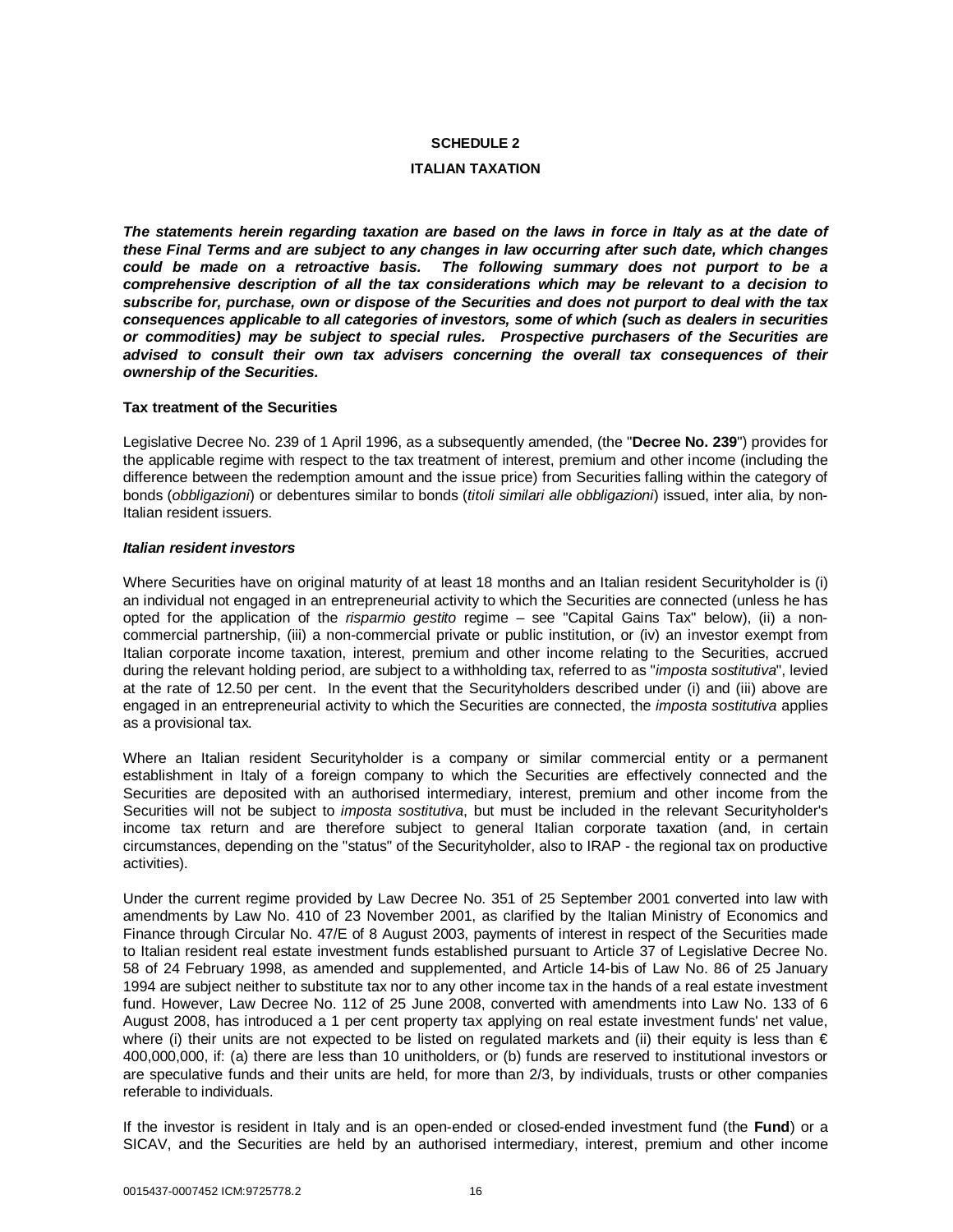accrued during the holding period on the Securities will not be subject to *imposta sostitutiva*, but must be included in the management results of the Fund or SICAV accrued at the end of each tax period, subject to an *ad-hoc* substitute tax applicable at a 12.50 per cent. rate.

Where an Italian resident Securityholder is a pension fund (subject to the regime provided for by article 17 of the Legislative Decree No. 252 of 5 December 2005) and the Securities are deposited with an authorised intermediary, interest, premium and other income relating to the Securities and accrued during the holding period will not be subject to *imposta sostitutiva*, but must be included in the result of the relevant portfolio accrued at the end of the tax period, to be subject to a 11 per cent. substitute tax.

Pursuant to Decree No. 239, *imposta sostitutiva* is applied by banks, SIMs, fiduciary companies, SGRs, stockbrokers and other entities identified by a decree of the Ministry of Economics and Finance (each an "**Intermediary**").

An Intermediary must (i) be resident in Italy or be a permanent establishment in Italy of a non-Italian resident financial intermediary and (ii) intervene, in any way, in the collection of interest or in the transfer of the Securities. For the purpose of the application of the *imposta sostitutiva*, a transfer of Securities includes any assignment or other act, either with or without consideration, which results in a change of the ownership of the relevant Securities or in a change of the Intermediary with which the Securities are deposited.

Where the Securities are not deposited with an Intermediary, the *imposta sostitutiva* is applied and withheld by any entity paying interest to a Securityholder.

#### *Early Redemption*

Without prejudice to the above provisions, in the event that Securities having an original maturity of at least 18 months are redeemed, in full or in part, prior to 18 months from their issue date, Italian resident Securityholders will be required to pay, by way of a withholding to be applied by the Italian intermediary responsible for payment of interest or the redemption of the Securities, an amount equal to 20 per cent. of the interest and other amounts accrued up to the time of the early redemption.

#### *Non-Italian Resident Securityholders*

No Italian *imposta sostitutiva* is applied on payments to a non-Italian resident Securityholder of interest or premium relating to the Securities provided that, if the Securities are held in Italy, the non-Italian resident Securityholder declares itself to be a non-Italian resident according to Italian tax regulations.

## *Capital Gains Tax*

Any gain obtained from the sale or redemption of the Securities would be treated as part of the taxable income (and, in certain circumstances, depending on the "status" of the Securityholder, also as part of the net value of production for IRAP purposes) if realised by an Italian company or a similar commercial entity (including the Italian permanent establishment of foreign entities to which the relevant Securities are connected) or Italian resident individuals engaged in an entrepreneurial activity to which the Securities are connected.

Where an Italian resident Securityholder is an individual not holding the Securities in connection with an entrepreneurial activity and certain other persons, any capital gain realised by such Securityholder from the sale or redemption of the Securities would be subject to an *imposta sostitutiva*, levied at the current rate of 12.50 per cent. Securityholders may set off losses with gains.

In respect of the application of the *imposta sostitutiva*, taxpayers may opt for one of the three regimes described below.

Under the "tax declaration" regime (*regime della dichiarazione*), which is the default regime for Italian resident individuals not engaged in entrepreneurial activity to which the relevant Securities are connected, the *imposta sostitutiva* on capital gains will be chargeable, on a cumulative basis, on all capital gains, net of any incurred capital loss, realised by the Italian resident individual Securityholder holding Securities not in connection with an entrepreneurial activity pursuant to all sales or redemptions of the Securities carried out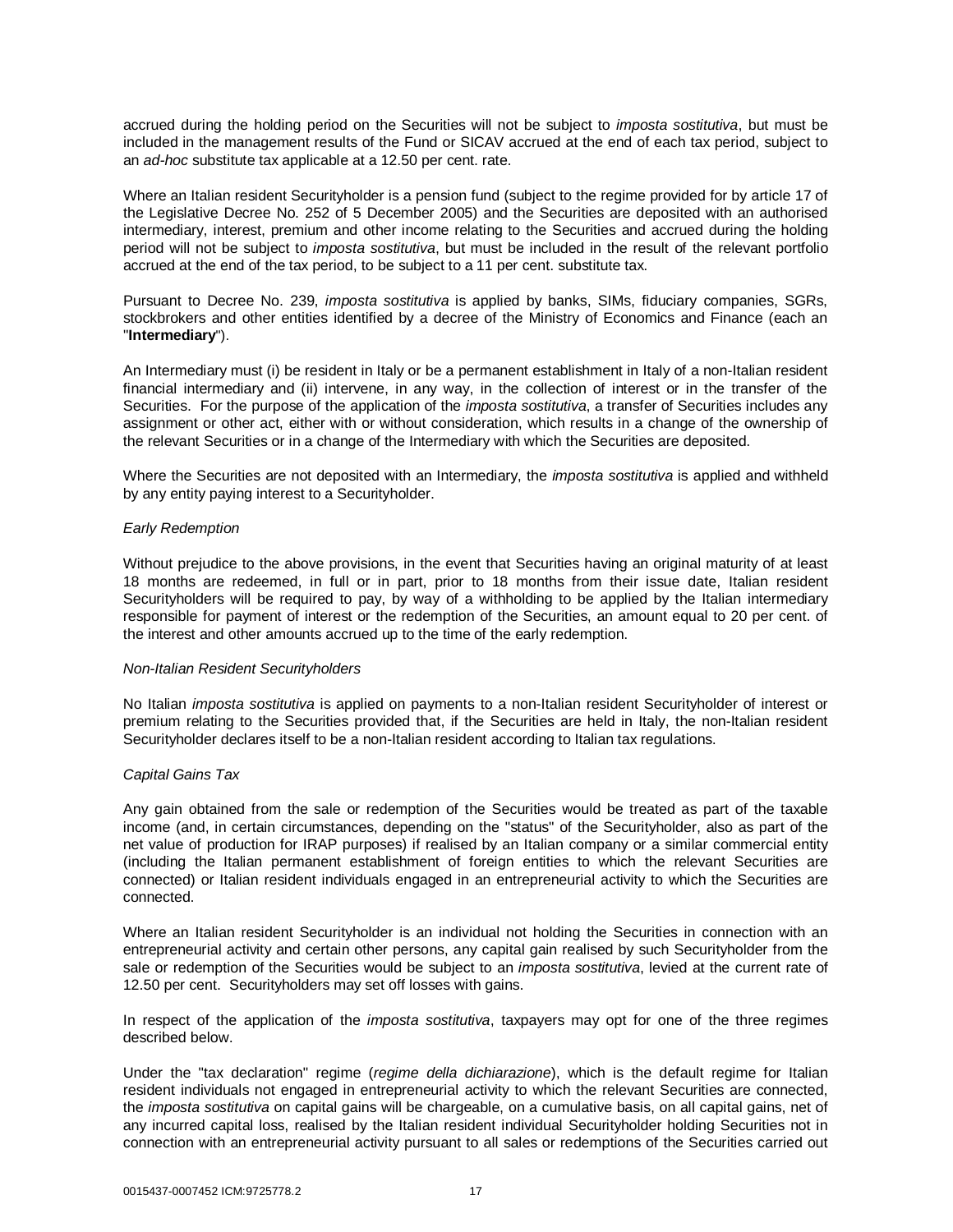during any given tax year. Italian resident individuals holding Securities not in connection with an entrepreneurial activity must indicate the overall capital gains realised in any tax year, net of any relevant incurred capital loss, in the annual tax return and pay *imposta sostitutiva* on such gains together with any balance of income tax due for such year. Capital losses in excess of capital gains may be carried forward against capital gains realised in any of the four succeeding tax years.

As an alternative to the tax declaration regime, Italian resident individual Securityholders holding the Securities not in connection with an entrepreneurial activity may elect to pay the *imposta sostitutiva* separately on capital gains realised on each sale or redemption of the Securities (the "*risparmio amministrato*" regime). Such separate taxation of capital gains is allowed subject to (i) the Securities being deposited with Italian banks, SIMs or certain authorised financial intermediaries; and (ii) an express election for the *risparmio amministrato* regime being punctually made in writing by the relevant Securityholder. The depository is responsible for accounting for *imposta sostitutiva* in respect of capital gains realised on each sale or redemption of the Securities (as well as in respect of capital gains realised upon the revocation of its mandate), net of any incurred capital loss, and is required to pay the relevant amount to the Italian tax authorities on behalf of the taxpayer, deducting a corresponding amount from the proceeds to be credited to the Securityholder or using funds provided by the Securityholder for this purpose. Under the *risparmio amministrato* regime, where a sale or redemption of the Securities results in a capital loss, such loss may be deducted from capital gains subsequently realised, within the same Securities management, in the same tax year or in the following tax years up to the fourth. Under the *risparmio amministrato* regime, the Securityholder is not required to declare the capital gains in its annual tax return.

Any capital gains realised by Italian resident individuals holding the Securities not in connection with an entrepreneurial activity who have entrusted the management of their financial assets, including the Securities, to an authorised intermediary and have opted for the so-called "*risparmio gestito*" regime will be included in the computation of the annual increase in value of the managed assets accrued, even if not realised, at year end, subject to a 12.50 per cent. substitute tax, to be paid by the managing authorised intermediary. Under the *risparmio gestito* regime, any depreciation of the managed assets accrued at year end may be carried forward against increase in value of the managed assets accrued in any of the four succeeding tax years. Under the *risparmio gestito* regime, the Securityholder is not required to declare the capital gains realised in its annual tax return.

Any capital gains realised by a Securityholder which is an Italian open ended or a closed-ended investment fund or a SICAV will be included in the result of the relevant portfolio accrued at the end of the tax period, to be subject to the 12.50 per cent. substitute tax.

Any capital gains realised by a Securityholder which is an Italian pension fund (subject to the regime provided for by article 17 of the Legislative Decree No. 252 of 5 December 2005) will be included in the result of the relevant portfolio accrued at the end of the tax period, to be subject to the 11 per cent. substitute tax.

Capital gains realised by non-Italian resident Securityholders from the sale or redemption of the Securities are not subject to Italian taxation, provided that the Securities (i) are traded on regulated markets, or (ii) if not traded on regulated markets, are held outside Italy.

Capital gains realised by Italian resident real estate funds established pursuant to Article 37 of Legislative Decree No. 58 of 24 February 1998 or pursuant to Article 14-bis of Italian Law No. 86 of 25 January 1994, on the Securities are not taxable at the level of the real estate funds. However Law Decree Law Decree No. 112 of 25 June 2008, converted with amendments into Law No. 133 of 6 August 2008, has introduced a 1 per cent property tax applying on real estate investment funds' net value, where (i) their units are not expected to be listed on regulated markets and (ii) their equity is less than € 400,000,000, if: (a) there are less than 10 unitholders, or (b) funds are reserved to institutional investors or are speculative funds and their units are held, for more than 2/3, by individuals, trusts or other companies referable to individuals.

#### **Inheritance and gift taxes**

Pursuant to Law Decree No. 262 of 3 October 2006 ("**Decree No. 262**"), converted into Law No. 286 of 24 November 2006, the transfers of any valuable asset (including shares, bonds or other securities) as a result of death or donation are taxed as follows: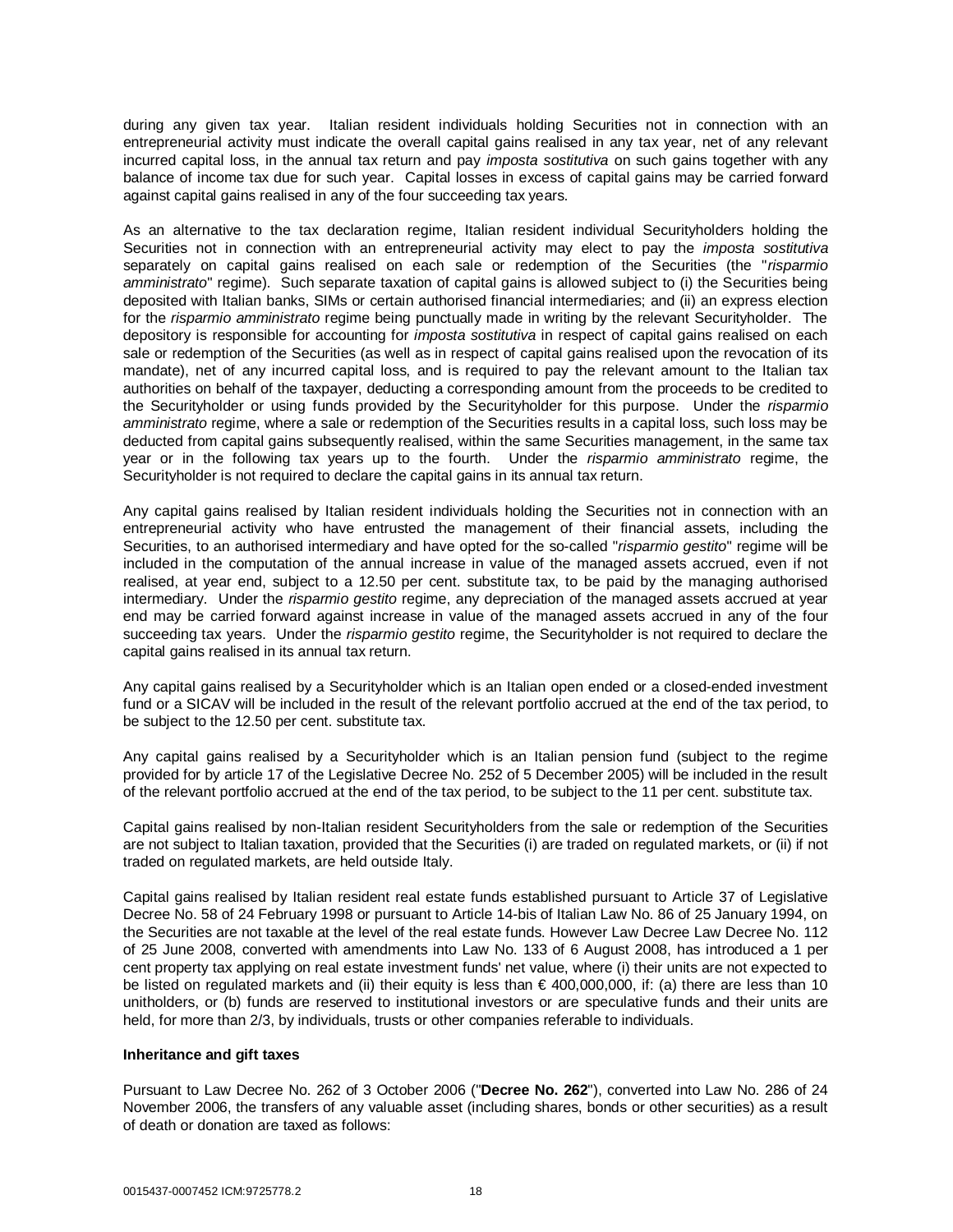- (i) transfers in favour of spouses and direct descendants or direct ancestors are subject to an inheritance and gift tax applied at a rate of 4 per cent. on the value of the inheritance or the gift exceeding EUR 1,000,000;
- (ii) transfers in favour of relatives to the fourth degree or relatives-in-law to the third degree, are subject to an inheritance and gift tax applied at a rate of 6 per cent. on the entire value of the inheritance or the gift. Transfers in favour of brothers/sisters are subject to the 6 per cent. inheritance and gift tax on the value of the inheritance or the gift exceeding EUR 100,000; and
- (iii) any other transfer is, in principle, subject to an inheritance and gift tax applied at a rate of 8 per cent. on the entire value of the inheritance or the gift.

## **Transfer Tax**

Article 37 of Law Decree No 248 of 31 December 2007 ("**Decree No. 248**"), converted into Law No. 31 of 28 February 2008, published on the Italian Official Gazette No. 51 of 29 February 2008, has abolished the Italian transfer tax, provided for by Royal Decree No. 3278 of 30 December, 1923, as amended and supplemented by the Legislative Decree No. 435 of 21 November, 1997.

Following the repeal of the Italian transfer tax, as from 31 December 2007 contracts relating to the transfer of securities are subject to the registration tax as follows: (i) public deeds and notarized deeds are subject to fixed registration tax at rate of EUR 168; (ii) private deeds are subject to registration tax only in case of use or voluntary registration.

## **EU Savings Directive**

Under EC Council Directive 2003/48/EC on the taxation of savings income, Member States are required to provide to the tax authorities of another Member State details of payments of interest (or similar income) paid by a person within its jurisdiction to an individual resident in that other Member State or to certain limited types of entities established in that other Member State. However, for a transitional period, Luxembourg and Austria are instead required (unless during that period they elect otherwise) to operate a withholding system in relation to such payments (the ending of such transitional period being dependent upon the conclusion of certain other agreements relating to information exchange with certain other countries). A number of non-EU countries and territories including Switzerland have adopted similar measures (a withholding system in the case of Switzerland).

On 15 September 2008 the European Commission issued a report to the Council of the European Union on the operation of the Directive, which included the Commission's advice on the need for changes to the Directive. On 13 November 2008 the European Commission published a more detailed proposal for amendments to the Directive, which included a number of suggested changes. The European Parliament approved an amended version of this proposal on 24 April 2009. If any of those proposed changes are made in relation to the Directive, they may amend or broaden the scope of the requirements described above.

#### **Implementation in Italy of the EU Savings Directive**

Italy has implemented the EU Savings Directive through Legislative Decree No. 84 of 18 April, 2005 ("**Decree No. 84**"). Under Decree No. 84, subject to a number of important conditions being met, in the case of interest paid to individuals which qualify as beneficial owners of the interest payment and are resident for tax purposes in another Member State, Italian qualified paying agents shall not apply the withholding tax and shall report to the Italian Tax Authorities details of the relevant payments and personal information on the individual beneficial owner. Such information is transmitted by the Italian Tax Authorities to the competent foreign tax authorities of the State of residence of the beneficial owner.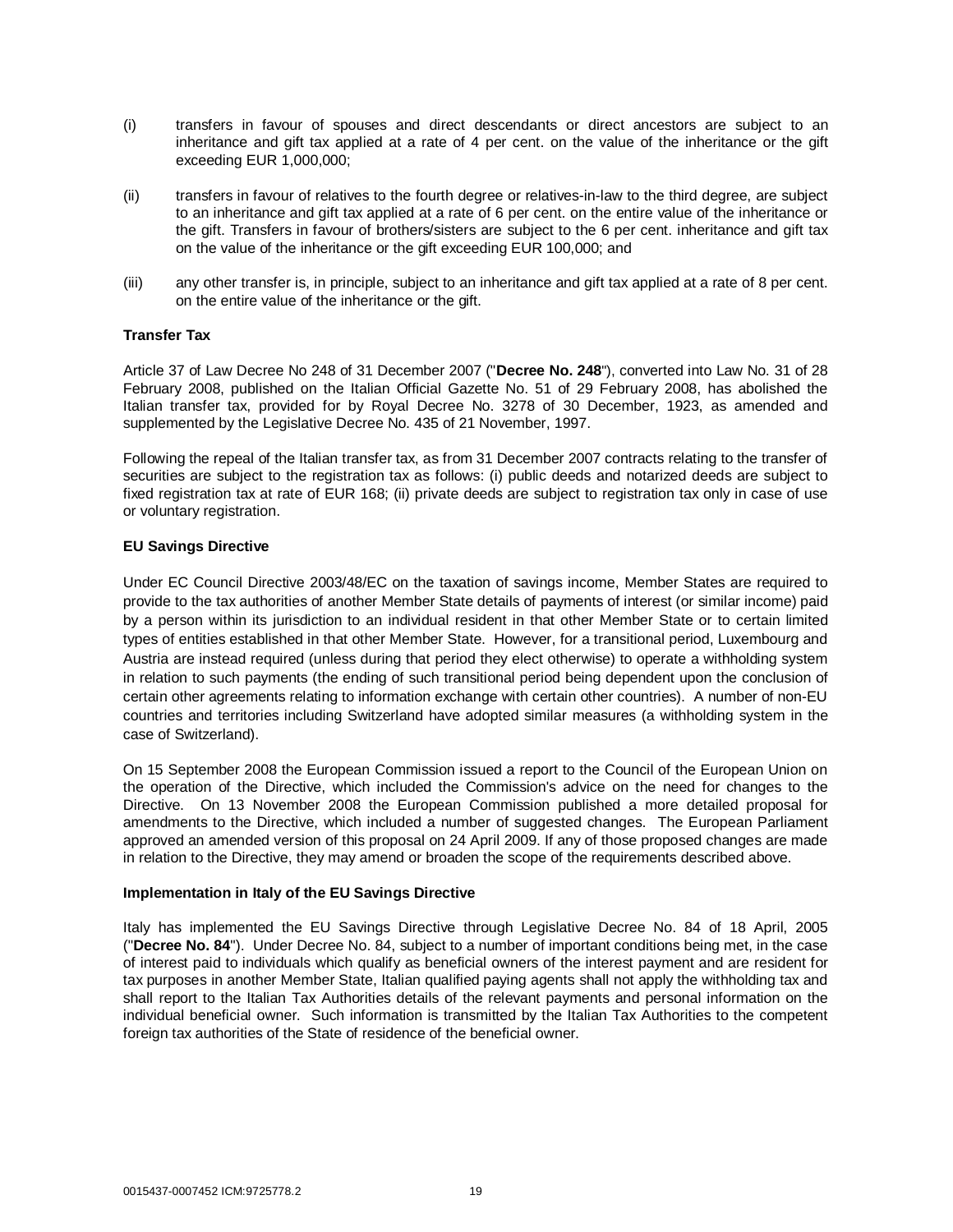### **ANNEX**

#### **TERMS AND CONDITIONS OF THE NOTES**

This Series of Notes is issued pursuant to an Agency Agreement containing the Terms and Conditions (the "**Conditions**") of the Notes dated 2 March 2009 as supplemented by a supplemental agency agreement dated 28 April 2009 (together the "**Agency Agreement**") in each case between Deutsche Bank Aktiengesellschaft ("**Deutsche Bank**" or the "**Issuer**") and Deutsche Bank Aktiengesellschaft acting through its London Branch as fiscal agent (the "**Fiscal Agent**", which expression shall include any successor fiscal agent thereunder) and the other parties named therein. Copies of the Agency Agreement may be obtained free of charge at the specified office of the Fiscal Agent, at the specified office of any Paying Agent and at the head office of the Issuer.

The Securityholders and the Couponholders are entitled to the benefit of the Deed of Covenant (the "**Deed of Covenant**") dated 2 March 2009 and made by the Issuer. The original of the Deed of Covenant is held by the common depository of the Clearing Systems.

#### **§ 1 CURRENCY, DENOMINATION, FORM, CERTAIN DEFINITIONS**

- (1) *Currency and Denomination*. This Series of Notes (the "**Securities**") of the Issuer acting through its London Branch is being issued in EUR (the "**Specified Currency**") in the aggregate principal amount of up to EUR 500,000,000 (in words: five hundred million Euros) in a denomination of EUR 1,000 (the "**Specified Denomination**").
- (2) *Form*. The Securities are being issued in bearer form and on issue will be represented by one or more global Securities (each a "**Global Security**").
- (3) *Temporary Global Security Exchange.*
	- (a) The Securities are initially issued in the form of a temporary global security (a "**Temporary Global Security**") without coupons. The Temporary Global Security will be exchangeable for a permanent global security (the "**Permanent Global Security**") without coupons for the payment of Coupon Amounts. The Temporary Global Security shall be delivered on or prior to the original issue date of the Securities to a common depositary (the "**Common Depositary**") for the Clearing Systems. Whilst any Security is represented by a Temporary Global Security, payments of principal, Coupon Amount and any other amount payable in respect of the Securities due prior to the Exchange Date (as defined below) will be made against presentation of the Temporary Global Security only to the extent that certification (in a form to be provided) to the effect that the beneficial owners of interests in such Security are not U.S. persons or persons who have purchased for resale to any U.S. person, as required by U.S. Treasury regulations, has been received by the relevant Clearing System and the relevant Clearing System has given a like certification (based on the certifications it has received) to the Fiscal Agent.
	- (b) The Temporary Global Security shall be exchangeable (free of charge) upon a request as described therein, on and after the date (the "**Exchange Date**") which is forty days after the Temporary Global Security is issued, for interests in the Permanent Global Security against certification of beneficial ownership as described above unless such certification has already been given.
	- (c) The holder of a Temporary Global Security will not be entitled to collect any payment of Coupon Amount, principal or other amount due on or after the Exchange Date unless, upon due certification of beneficial ownership, exchange of the Temporary Global Security for an interest in the Permanent Global Security is improperly withheld or refused.
	- (d) The Permanent Global Security will be exchangeable (free of charge), in whole but not in part, for individual Securities in the Specified Denomination in definitive form ("**Definitive Securities**") with coupons for the payment of Coupon Amounts ("**Coupons**") attached only upon the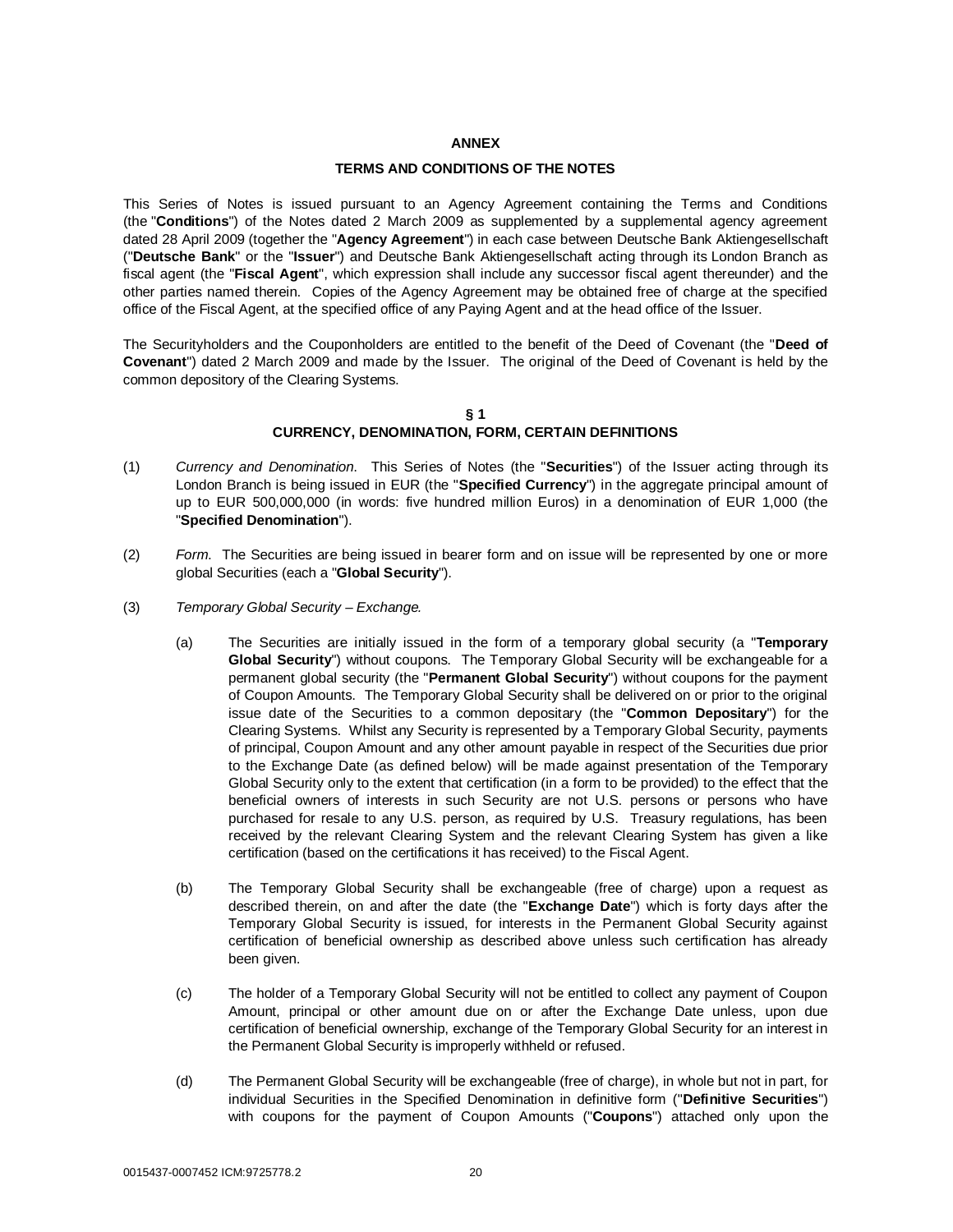occurrence of an Exchange Event. For these purposes, "**Exchange Event**" means that (i) an Event of Default (as defined in § 12) has occurred and is continuing, (ii) the Issuer has been notified that the Clearing Systems have been closed for business for a continuous period of fourteen days (other than by reason of holiday, statutory or otherwise) or have announced an intention permanently to cease business or have in fact done so and no successor clearing system is available or (iii) the Issuer has or will become subject to adverse tax consequences which would not be suffered were the Securities represented by the Permanent Global Security in definitive form. The Issuer will promptly give notice to Securityholders in accordance with § 15 if an Exchange Event occurs. In the event of the occurrence of an Exchange Event, the relevant Clearing System (acting on the instructions of any holder of an interest in such Permanent Global Security) may give notice to the Fiscal Agent requesting exchange and, in the event of the occurrence of an Exchange Event as described in (iii) above, the Issuer may also give notice to the Fiscal Agent requesting exchange. Any such exchange shall occur not later than forty-five days after the date of receipt of the first relevant notice by the Fiscal Agent.

- (4) *Clearing System*. The Temporary Global Security and the Permanent Global Security will be held by a common depositary by or on behalf of a Clearing System until, in the case of the Permanent Global Security, all obligations of the Issuer under the Securities have been satisfied. "**Clearing System**" means each of the following: Clearstream Banking, *société anonyme*, Luxembourg ("**CBL**") and Euroclear Bank S.A./N.V. ("**Euroclear**") and any successor in such capacity.
- (5) *Securityholder*. "**Securityholder**" means, in respect of Securities deposited with any Clearing System or other central securities depositary, any holder of a proportionate co-ownership or other beneficial interest or another comparable right in the Securities so deposited and otherwise in the case of Definitive Securities the bearer of a Definitive Security.
- (6) *References to Securities.* References in these Conditions to the "**Securities**" include (unless the context otherwise requires) references to any global security representing the Securities and any Definitive Securities and the Coupons appertaining thereto.

## **§ 2 STATUS**

*Status.* The obligations under the Securities constitute unsecured and unsubordinated obligations of the Issuer ranking *pari passu* among themselves and *pari passu* with all other unsecured and unsubordinated obligations of the Issuer except for any obligations preferred by law.

## **§ 3 INTEREST**

*No Periodic Payments of Interest.* There will not be any periodic payments of interest on the Securities. The Securities will pay Coupon Amount as provided in § 4 below.

## **§ 4 COUPON AMOUNT**

- (1) *Coupon Amount*. Each nominal amount of Securities equal to EUR 1,000 (the "**Calculation Amount**") pays the Coupon Amount on each Coupon Amount Payment Date. Each Coupon Amount payable under the Securities represents an amount payable by the Issuer (i) as consideration for the use of the Issue Price by the Issuer and (ii) as compensation for and recognition of the risk that in certain circumstances no Coupon Amount may be payable on the final Coupon Amount Payment Date.
- (2) *Accrual of Coupon Amounts*
	- (a) In the event that the Securities are redeemed pursuant to  $\S$  6(3),  $\S$  8(3) or  $\S$  12(1), no Coupon Amount will be payable in respect of the Securities in respect of which the relevant Coupon Amount Payment Date has not occurred on or prior to the date fixed for such redemption, Provided That if the date fixed for such redemption falls prior to the first Coupon Amount Payment Date, no Coupon Amount shall be payable in respect of the Securities.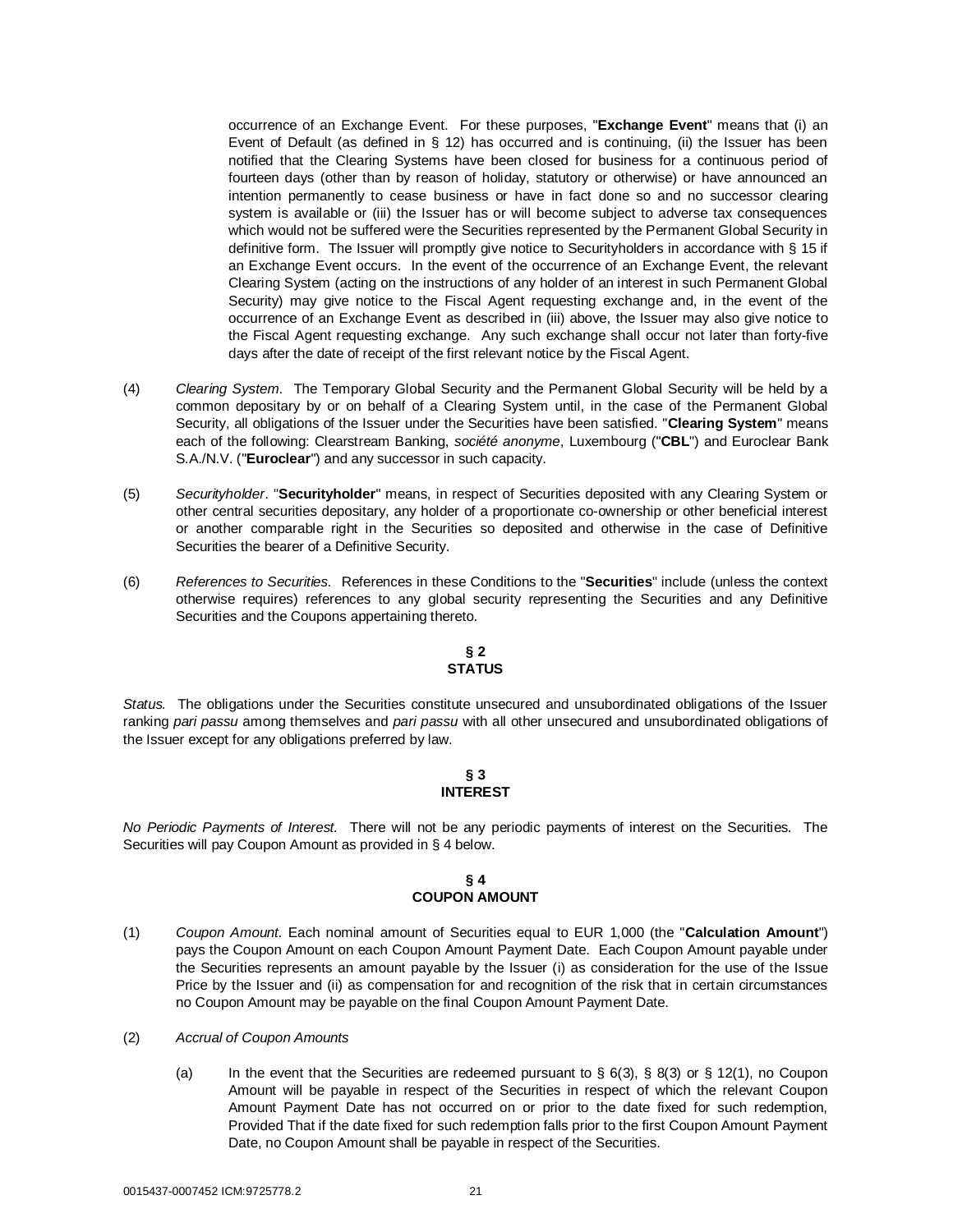- (b) In the event that on the due date for redemption of any Security upon due presentation or surrender thereof, payment in full of the sums due on redemption are improperly withheld or refused, such Security will accrue additional Coupon Amount (as well after as before judgment) calculated as provided in the definition of "Coupon Amount" on the basis of an additional Coupon Amount Accrual Period in respect of such Security commencing on the due date for redemption of such Security and ending on whichever is the earlier of (a) the day on which all amounts due in respect of such Security have been paid and (b) five days after the date on which the full amount of the moneys payable in respect of such Security has been received by the Fiscal Agent and notice to that effect has been given to the Securityholders in accordance with § 15 and a coupon rate (which for the avoidance of doubt may be equal to zero) equal to the Coupon Rate for the immediately preceding Coupon Amount Payment Date.
- (3) *Definitions*. For the purposes of this § 4 and, where applicable, § 8 hereof:

"**Business Day**" means a day which is both:

- (a) a day on which commercial banks and foreign exchange markets settle payments and are open for general business (including dealings in foreign exchange and foreign currency deposits) in London; and
- (b) a day on which the TARGET2 System is open.

"**Component Security**" means each component security in the Index

"**Coupon Amount**" means, in respect of a Coupon Amount Payment Date, an amount in EUR (which for the avoidance of doubt may be zero) rounded down to the nearest EUR0.01 (with EUR0.005 being rounded upwards) calculated by the Calculation Agent equal to the product of (a) EUR 1,000 (b) the Coupon Rate for the Coupon Amount Accrual Period ending immediately prior to such Coupon Amount Payment Date and (c) the Coupon Amount Fraction in respect of such Coupon Amount Accrual Period.

#### "**Coupon Amount Accrual Date**" means:

- (a) 15 March 2011, 15 March 2012, 15 March 2013 and 17 March 2014; and
- (b) the Maturity Date.

"**Coupon Amount Accrual Period**" means the period from (and including) the Issue Date to (but excluding) the first Coupon Amount Accrual Date and each following period from (and including) a Coupon Amount Accrual Date to (but excluding) the next occurring Coupon Amount Accrual Date.

"**Coupon Amount Fraction**" means the sum of (A) the actual number of days in the Coupon Amount Accrual Period falling in a leap year divided by 366; and (B) the actual number of days in the Coupon Amount Accrual Period falling in a non-leap year divided by 365.

"**Coupon Amount Payment Date**" means each Coupon Amount Accrual Date, Provided That if any Coupon Amount Payment Date would otherwise fall on a day which is not a Business Day, such Coupon Amount Payment Date shall be postponed to the next day which is a Business Day.

#### "**Coupon Rate**" means:

- (a) in respect of each Coupon Amount Accrual Period other than the Coupon Amount Accrual Period ending on (but excluding) the Maturity Date (the "**Final Coupon Amount Accrual Period**"), 1.50 per cent; and
- (b) in respect of the Final Coupon Amount Accrual Period either (x) if the Final Reference Level is greater than the Initial Reference Level, 10.00 per cent. or (y) if the Final Reference Level is equal to or lower than the Initial Reference Level, 0.00 per cent.

"**EUR**" means the lawful currency of the member states of the European Union that adopt the single currency in accordance with the Treaty.

"**Exchange**" means in respect of each Component Security, the principal stock exchange on which such Component Security is principally traded, as determined by the Calculation Agent.

"**Final Reference Level**" means the Reference Level on the Final Valuation Date.

"**Final Valuation Date**" means, subject to § 8, 16 March 2015 or, if such date is not a Scheduled Trading Day, the immediately succeeding Scheduled Trading Day.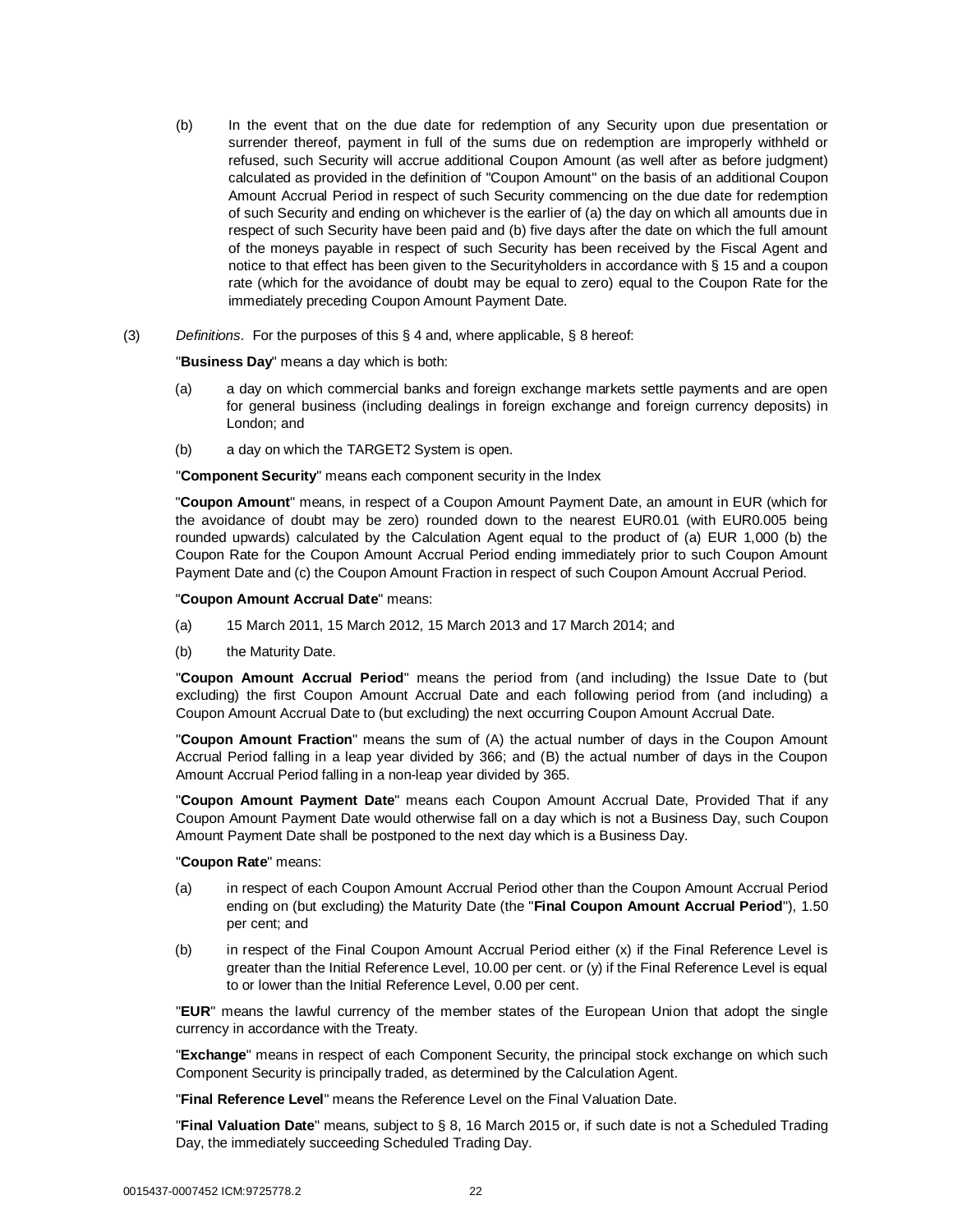"Index" means, subject to adjustment in accordance with § 8, The Dow Jones EURO STOXX 50<sup>®</sup> Index.

"**Index Sponsor**" means the corporation or other entity that (a) is responsible for setting and reviewing the rules and procedures and the methods of calculation and adjustments, if any, related to the Index and (b) announces (directly or through an agent) the level of the Index on a regular basis during each Scheduled Trading Day, which as of the Issue Date is STOXX Limited.

"**Initial Reference Level**" means the Reference Level on the Initial Valuation Date.

"**Initial Valuation Date**" means, subject to § 8, the Issue Date or, if such date is not a Scheduled Trading Day, the immediately succeeding Scheduled Trading Day.

"**Reference Level**" means, in respect of the Index and a Valuation Date, the official closing level of the Index as determined by the Calculation Agent on such Valuation Date without regard to any subsequently published correction.

"**Related Exchange**" means in respect of each Component Security, the principal stock exchange on which such Component Security is principally traded, as determined by the Calculation Agent. or any successor to such exchange or quotation system or any substitute exchange or quotation system to which trading in futures or options contracts relating to the Index has temporarily relocated (provided that the Calculation Agent has determined that there is comparable liquidity relative to the futures or options contracts relating to the Index on such temporary substitute exchange or quotation system as on the original Related Exchange).

"**Scheduled Trading Day**" means any day on which (i) the Index Sponsor is scheduled to publish the level of the Index and (ii) the Related Exchange is scheduled to be open for trading for its regular trading session.

"**Valuation Date**" has the meaning given to it in § 8.

## **§ 5 PAYMENTS**

(1) (a) *Payment of Principal*. For so long as the Securities are represented by a Global Security, payment of principal in respect of the Securities shall be made, subject to paragraph (2), against presentation and (except in the case of partial payment) surrender of the Global Security at the time of payment at the specified office of the Fiscal Agent outside the United States. A record of payment of principal will be made on the Global Security by the Fiscal Agent.

> Payment of principal in respect of Definitive Securities shall be made, subject to paragraph (2), against presentation and (except in the case of partial payment where the Security shall be endorsed) surrender of the relevant Definitive Security to the Fiscal Agent or to any other Paying Agent outside the United States.

(b) *Payment of Coupon Amount*. For so long as the Securities are represented by a Global Security, payment of Coupon Amount on Securities shall be made, subject to paragraph (2), against presentation of the Global Security at the specified office of the Fiscal Agent outside the United States. A record of payment of Coupon Amount will be made on the Global Security by the Fiscal Agent.

Payment of Coupon Amount on Definitive Securities shall be made, subject to paragraph (2), against presentation and (except in the case of partial payment where the Coupon shall be endorsed) surrender of the relevant Coupons or, in the case of Securities in respect of which Coupons have not been issued, or, in the case of Coupon Amount due otherwise than on a scheduled date for the payment of Coupon Amount, against presentation of the relevant Definitive Securities, at the specified office of the Fiscal Agent outside the United States or at the specified office of any other Paying Agent outside the United States.

(c) *Surrender of Coupons*. Each Security delivered with Coupons attached thereto must be presented and, except in the case of partial payment of the redemption amount, surrendered for final redemption together with all unmatured Coupons relating thereto, failing which all unmatured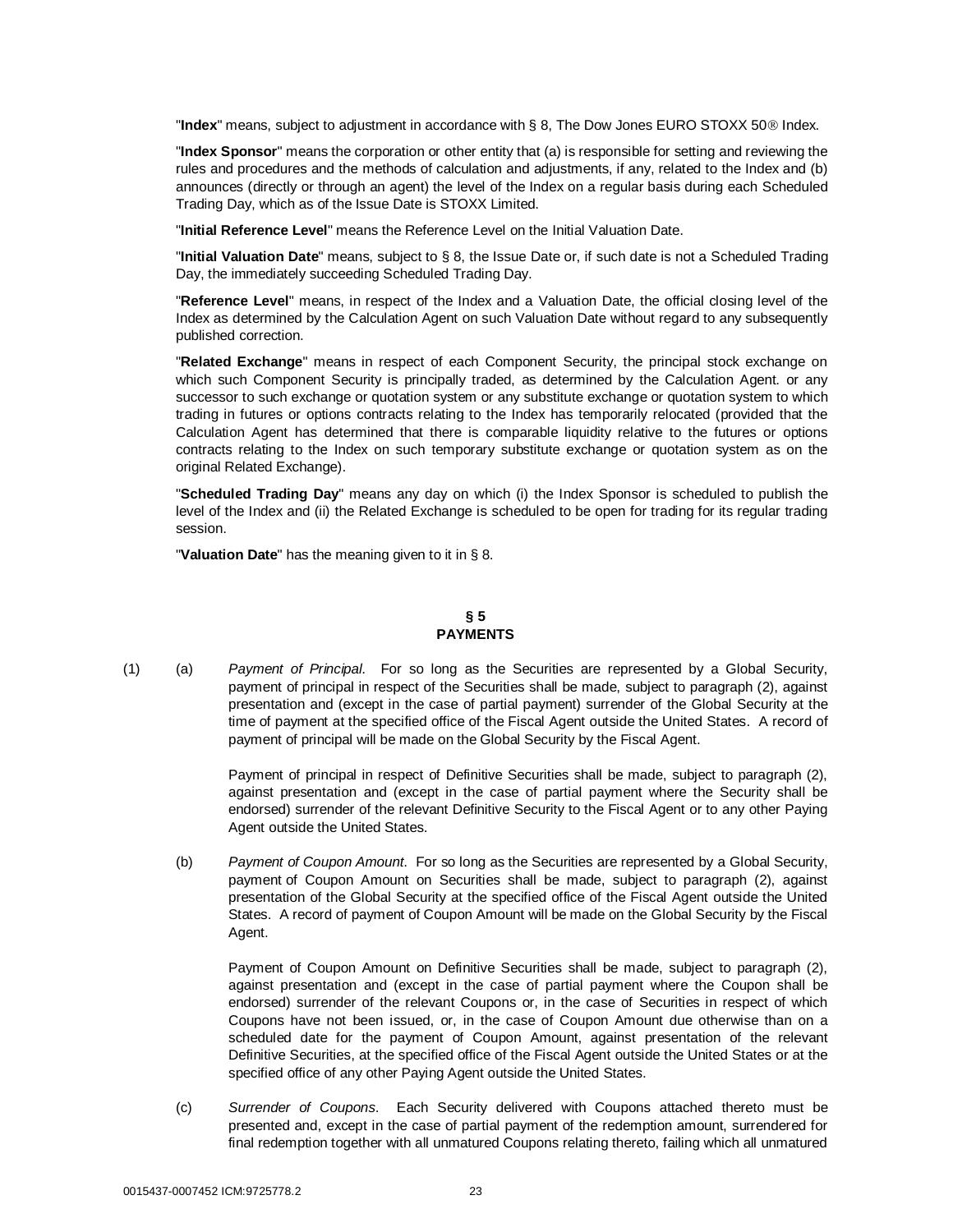Coupons relating to such Definitive Security (whether or not surrendered therewith) shall become void and no payment shall be made thereafter in respect of them.

- (2) *Manner of Payment*. Subject to applicable fiscal and other laws and regulations, payments of amounts due in respect of the Securities shall be made in the freely negotiable and convertible currency, by Euro cheque or, at the option of the payee, by transfer to a Euro account (or any other account to which Euro may be credited or transferred) maintained by the payee.
- (3) *United States*. For purposes of this § 15, "**United States**" means the United States of America (including the States thereof and the District of Columbia), its territories and its possessions (including Puerto Rico, the U.S. Virgin Islands, Guam, American Samoa, Wake Island and Northern Mariana Islands).
- (4) *Discharge*. For so long as the Securities are represented by a Global Security, the Issuer shall be discharged by payment to, or to the order of, the holder of the Global Security in respect of the amount to be paid. Each of the persons shown in the records of the relevant Clearing System as the beneficial holder of a particular principal amount of Securities represented by the Global Security must look solely to the relevant Clearing System for his share of each payment made by the Issuer to, or to the order of, the holder of such Global Security. In the case of Definitive Securities, the Issuer shall be discharged by payment to the bearer of the Securities.
- (5) *Payment Business Day*. If the date for payment of any amount in respect of any Security is not a Payment Business Day then the Securityholder shall not be entitled to payment until the next such day in the relevant place and shall not be entitled to further Coupon Amount or other payment in respect of such delay.

For these purposes, "**Payment Business Day**" means:

- (a) a day on which commercial banks and foreign exchange markets settle payments and are open for general business (including dealing in foreign exchange and foreign currency deposits) in:
	- (i) the relevant place of presentation; and
	- (ii) London; and
- (b) a day on which the TARGET2 System is open.
- (6) *References to Principal.* References in these Conditions to principal in respect of the Securities shall be deemed to include, as applicable: the Redemption Amount; the Early Redemption Amount; and any premium and any other amounts which may be payable under or in respect of the Securities.

# **§ 6 REDEMPTION**

- (1) *Redemption at Maturity*. Each principal amount of Securities equal to the Calculation Amount shall be redeemed at the Redemption Amount (as defined in § 7) on 17 March 2015 or, if later, the Business Day following the Final Valuation Date (the "**Maturity Date**")**.**
- (2) *Early Redemption Amount.* For purposes of paragraph (3), § 8(3) and § 12(1), the early redemption amount of each principal amount of Securities equal to the Calculation Amount (the "**Early Redemption Amount**") shall be an amount in EUR (rounded down to the nearest EUR 0.01 (with EUR 0.005 being rounded upwards and) which shall not be less than zero) calculated by the Calculation Agent equal to its Redemption Amount less, if redemption is pursuant to paragraph (3) below, Early Redemption Unwind Costs.
- (3) *Redemption for Illegality*. In the event that the Calculation Agent determines in good faith that the performance of the Issuer's obligations under the Securities or that any arrangements made to hedge the Issuer's obligations under the Securities has or will become unlawful, illegal or otherwise prohibited in whole or in part as a result of compliance with any applicable present or future law, rule, regulation, judgment, order or directive of any governmental, administrative, legislative or judicial authority or power,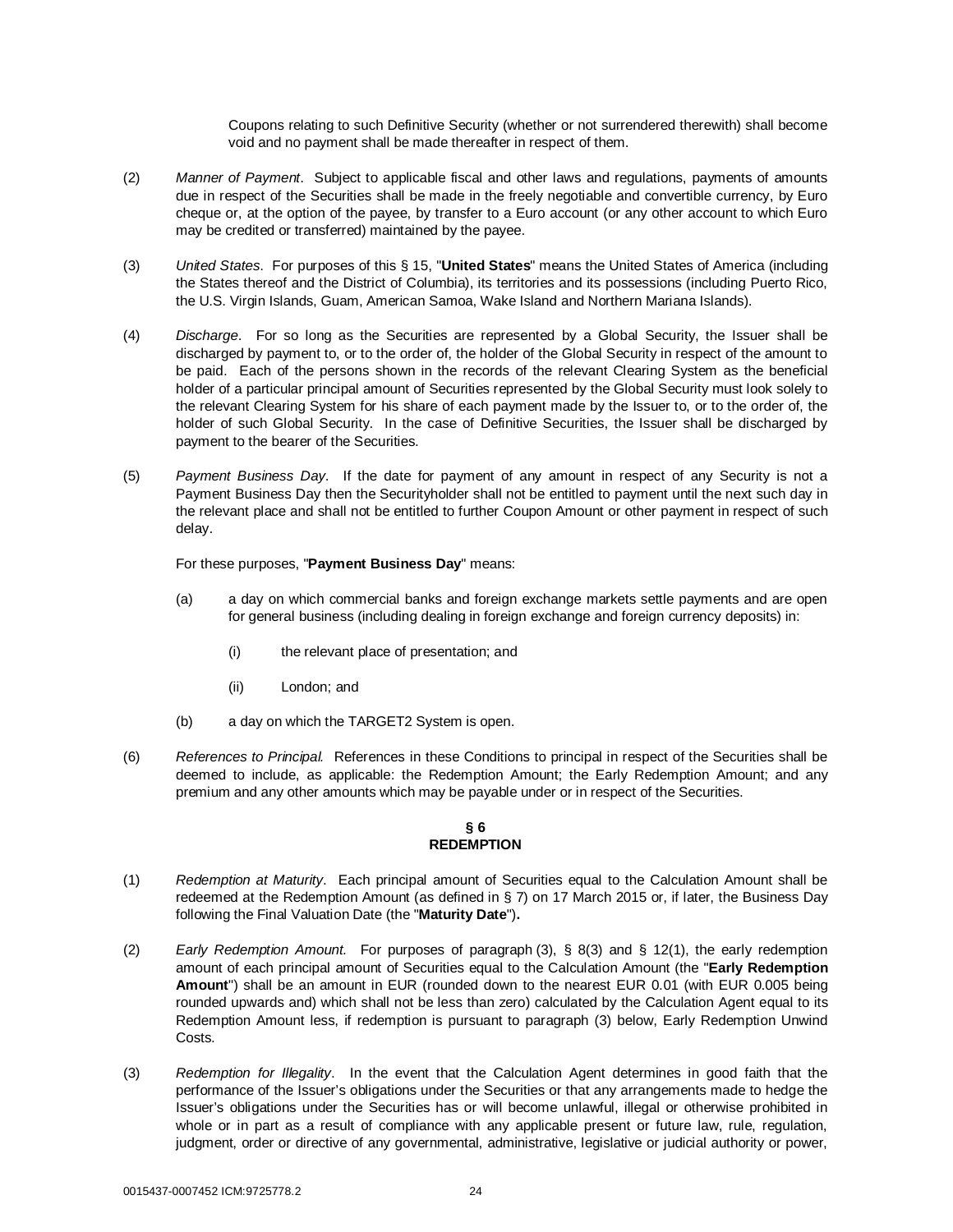or in the interpretation thereof, the Issuer having given not less than 10 nor more than thirty days' notice to Securityholders in accordance with § 15 (which notice shall be irrevocable), may, on expiry of such notice, redeem all, but not some only, of the Securities, each Security being redeemed at the Early Redemption Amount.

(4) *Definitions.* For the purposes hereof:

"**Calculation Amount**" means EUR 1,000.

"**Early Redemption Unwind Costs**" means an amount determined by the Calculation Agent equal to the sum of (without duplication) all costs, expenses (including loss of funding), tax and duties incurred by the Issuer in connection with the redemption of the Securities and the related termination, settlement or reestablishment of any hedge or related trading position, such amount to be apportioned pro rata amongst each principal amount of Securities equal to the Calculation Amount.

## **§ 7 TERMS FOR CALCULATION OF REDEMPTION AMOUNT**

The "**Redemption Amount**" in respect of each principal amount of Securities equal to the Calculation Amount shall be an amount equal to the Calculation Amount.

## **§ 8 MARKET DISRUPTION, ADJUSTMENTS, EXTRAORDINARY EVENTS AND TERMINATION**

(1) If, in the opinion of the Calculation Agent, a Valuation Date is a Disrupted Day, the Valuation Date shall be the first succeeding Scheduled Trading Day that is not a Disrupted Day unless each of the eight Scheduled Trading Days immediately following the date that but for the occurrence of an event causing a Disrupted Day would have been the Valuation Date is a Disrupted Day. In that case (i) that eighth Scheduled Trading Day shall be deemed to be the Valuation Date, notwithstanding the fact that such day is a Disrupted Day, and (ii) the Calculation Agent shall determine the Initial Reference Level or the Final Reference Level, as the case may be, using the level of the Index as of the Valuation Time on that eighth Scheduled Trading Day in accordance with the formula for and method of calculating the Affected Index last in effect prior to the occurrence of the first Disrupted Day using the Exchange traded or quoted price as of the Valuation Time on that eighth Scheduled Trading Day of each security comprised in the Index (or, if an event giving rise to a Disrupted Day has occurred in respect of the relevant security on that eighth Scheduled Trading Day, its good faith estimate of the value for the relevant security as of the Valuation Time on that eighth Scheduled Trading Day).

"**Disrupted Day**" means any Scheduled Trading Day on which (i) the Index Sponsor fails to publish the level of the Index, (ii) the Related Exchange fails to open for trading during its regular trading session or (iii) a Market Disruption Event has occurred.

"**Early Closure**" means the closure on any Exchange Business Day of the Exchange in respect of any Component Security or the Related Exchange prior to its Scheduled Closing Time unless such earlier closing is announced by such Exchange or Related Exchange, as the case may be, at least one hour prior to the earlier of (a) the actual closing time for the regular trading session on such Exchange or Related Exchange, as the case may be, on such Exchange Business Day or (b) the submission deadline for orders to be entered into the Exchange or Related Exchange system for execution at the relevant Valuation Time on such Exchange Business Day.

"**Exchange Business Day**" means any Scheduled Trading Day on which (a) the Index Sponsor publishes the level of the Index and (b) the Related Exchange is open for trading during its regular trading session, notwithstanding the Related Exchange closing prior to its Scheduled Closing Time.

"**Exchange Disruption**" means any event (other than an Early Closure) that disrupts or impairs (as determined by the Calculation Agent) the ability of market participants in general to effect transactions in, or obtain market values for (i) any Component Security on the Exchange in respect of such Component Security or (ii) futures or options contracts relating to the Index on the relevant Related Exchange.

#### "**Market Disruption Event**" means:

(a) (i) the occurrence or existence, in respect of any Component Security, of: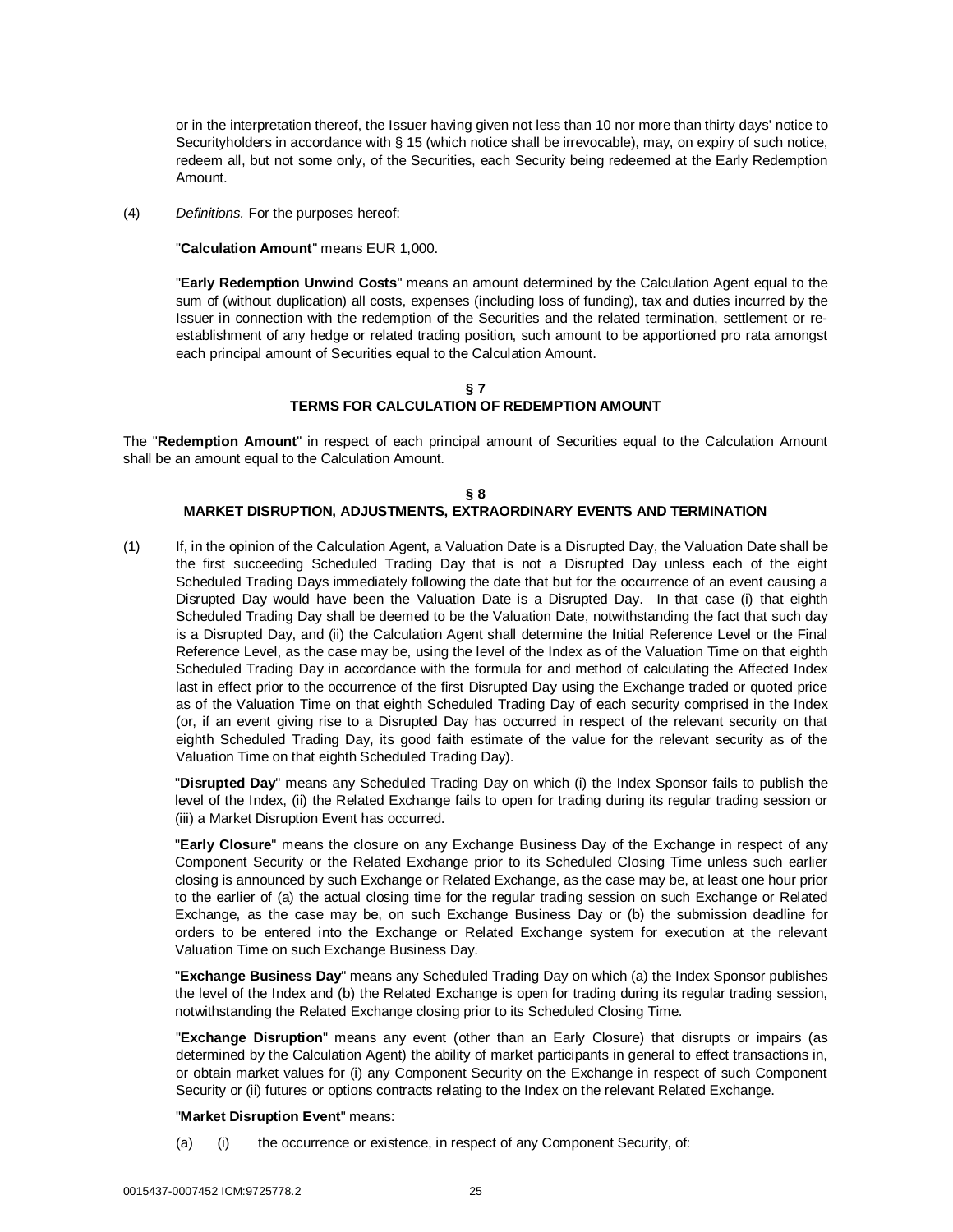- (A) a Trading Disruption, which the Calculation Agent determines is material, at any time during the one hour period that ends at the relevant Valuation Time in respect of the Exchange on which such Component Security is principally traded;
- (B) an Exchange Disruption, which the Calculation Agent determines is material, at any time during the one hour period that ends at the relevant Valuation Time in respect of the Exchange on which such Component Security is principally traded; or
- (C) an Early Closure; and
- (ii) the aggregate of all Component Securities in respect of which a Trading Disruption, an Exchange Disruption or an Early Closure occurs or exists, comprises 20 per cent. or more of the level of the Index; or
- (b) the occurrence or existence, in respect of futures or options contracts relating to the Index, of (a) a Trading Disruption, (b) an Exchange Disruption which in either case the Calculation Agent determines is material, at any time during the one hour period that ends at the Valuation Time in respect of the Related Exchange or (c) an Early Closure.

For the purposes of determining whether a Market Disruption Event in respect of an Index exists at any time, if a Market Disruption Event occurs in respect of such Component Security at any time, then the relevant percentage contribution of that security or Component Security, as the case may be, to the level of the Index shall be based on a comparison of (i) the portion of the level of the Index attributable to that Component Security and (ii) the overall level of the Index using the official opening weightings as published by the Index Sponsor as part of the market "opening data".

"**Scheduled Closing Time**" means, in respect of an Exchange or Related Exchange and a Scheduled Trading Day, the scheduled weekday closing time of such Exchange or Related Exchange on such Scheduled Trading Day, without regard to after hours or any other trading outside of the regular trading session hours.

"**Trading Disruption**" means any suspension of or limitation imposed on trading by the relevant Exchange or Related Exchange or otherwise and whether by reason of movements in price exceeding limits permitted by the relevant Exchange or Related Exchange or otherwise (i) relating to any Component Security on the Exchange in respect of such Component Security or (ii) in futures or options contracts relating to the Index on the Related Exchange.

"**Valuation Date**" means the Initial Valuation Date and/or the Final Valuation Date, as applicable.

"**Valuation Time**" means (a) for the purposes of determining whether a Market Disruption Event has occurred (i) in respect of any Component Security, the Scheduled Closing Time on the relevant Exchange in respect of such Component Security, and (ii) in respect of any options contracts or futures contracts on the Index, the close of trading on the Related Exchange and (b) in all other circumstances, the time at which the official closing level of the Index is calculated and published by the Index Sponsor.

- (2) *Successor Index.* If the Index is (a) not calculated and announced by the Index Sponsor but is calculated and announced by a successor sponsor acceptable to the Calculation Agent, or (b) replaced by a successor index using, in the determination of the Calculation Agent, the same or a substantially similar formula for and method of calculation as used in the calculation of the Index, then in each case that index (the "**Successor Index**" and in respect of each Successor Index, the relevant "**Successor Index Sponsor**") will be deemed to be the Index.
- (3) *Modification and Cessation of Calculation of an Index*.

If

(a) the Index Sponsor makes or announces on or prior to a Valuation Date that it will make a material change in the formula for or the method of calculating the Index or in any other way materially modifies the Index (other than a modification prescribed in that formula or method to maintain the Index in the event of changes in constituent stock and capitalisation, contracts or commodities and other routine events) (an "**Index Modification**"); or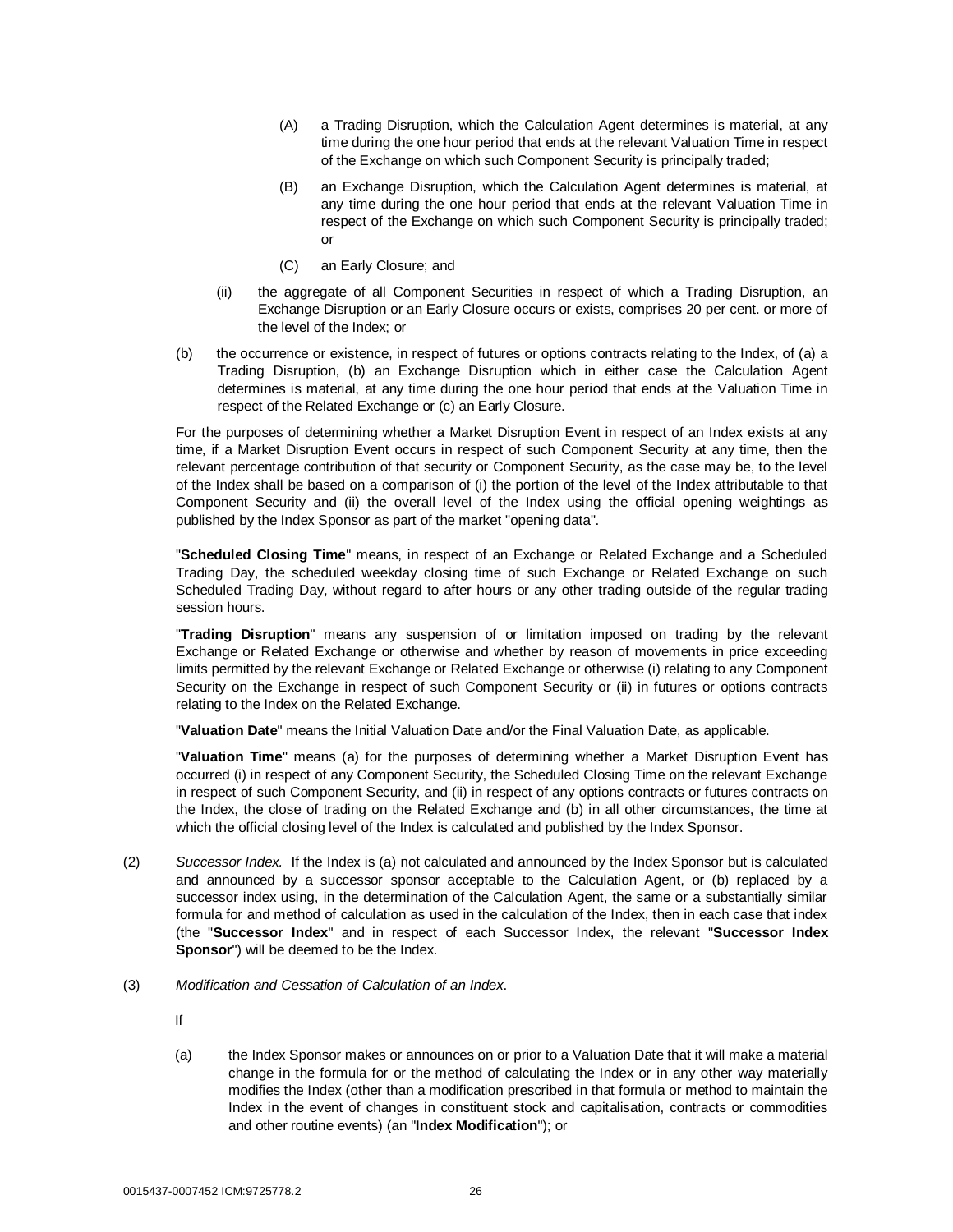- (b) the Index Sponsor permanently cancels the Index and no Successor Index exists (an "**Index Cancellation**"); or
- (c) the Index Sponsor or (if applicable) the Successor Index Sponsor fails to calculate and announce on a Valuation Date the Index (an "**Index Disruption**" and, together with an Index Modification and an Index Cancellation, each an "**Index Adjustment Event**"),

then:

- (i) the Calculation Agent shall determine if such Index Adjustment Event has a material effect on the Securities and, if so, shall calculate the Reference Level using, in lieu of a published level for that Index, the level for the Index as at the Valuation Time on such Valuation Date as determined by the Calculation Agent in accordance with the formula for and method of calculating the Index last in effect prior to the change, failure or cancellation, but using only those securities that comprised the Index immediately prior to the Index Adjustment Event; or
- $(i)$  the Issuer shall, on giving notice to the Securityholders in accordance with § 15, redeem all, but not some only, of the Securities, each principal amount of Securities equal to the Calculation Amount being redeemed at the Early Redemption Amount.

Upon the occurrence of an Index Adjustment Event, the Calculation Agent shall give notice as soon as practicable to Securityholders in accordance with § 15, giving details of the action proposed to be taken in relation thereto.

## **§ 9 THE FISCAL AGENT, THE PAYING AGENTS AND THE CALCULATION AGENT**

- (1) *Appointment*. The Fiscal Agent, the Paying Agents and the Calculation Agent and their respective offices are:
	- Fiscal Agent: Deutsche Bank AG, London Branch Winchester House 1 Great Winchester Street London EC2N 2DB (the "**Fiscal Agent**")
	- Paying Agents: Deutsche Bank AG, London Branch Winchester House 1 Great Winchester Street London EC2N 2DB

Deutsche Bank Luxembourg S.A. 2 boulevard Konrad Adenauer L – 115 Luxembourg

(each a "**Paying Agent**" and together the "**Paying Agents**")

The Calculation Agent and its initial Specified office shall be:

Deutsche Bank AG, London Branch Winchester House 1 Great Winchester Street London EC2N 2DB (the "**Calculation Agent**").

The Fiscal Agent, the Paying Agents and the Calculation Agent reserve the right at any time to change their respective office to some other offices.

(2) *Variation or Termination of Appointment*. The Issuer reserves the right at any time to vary or terminate the appointment of the Fiscal Agent, any Paying Agent or the Calculation Agent and to appoint another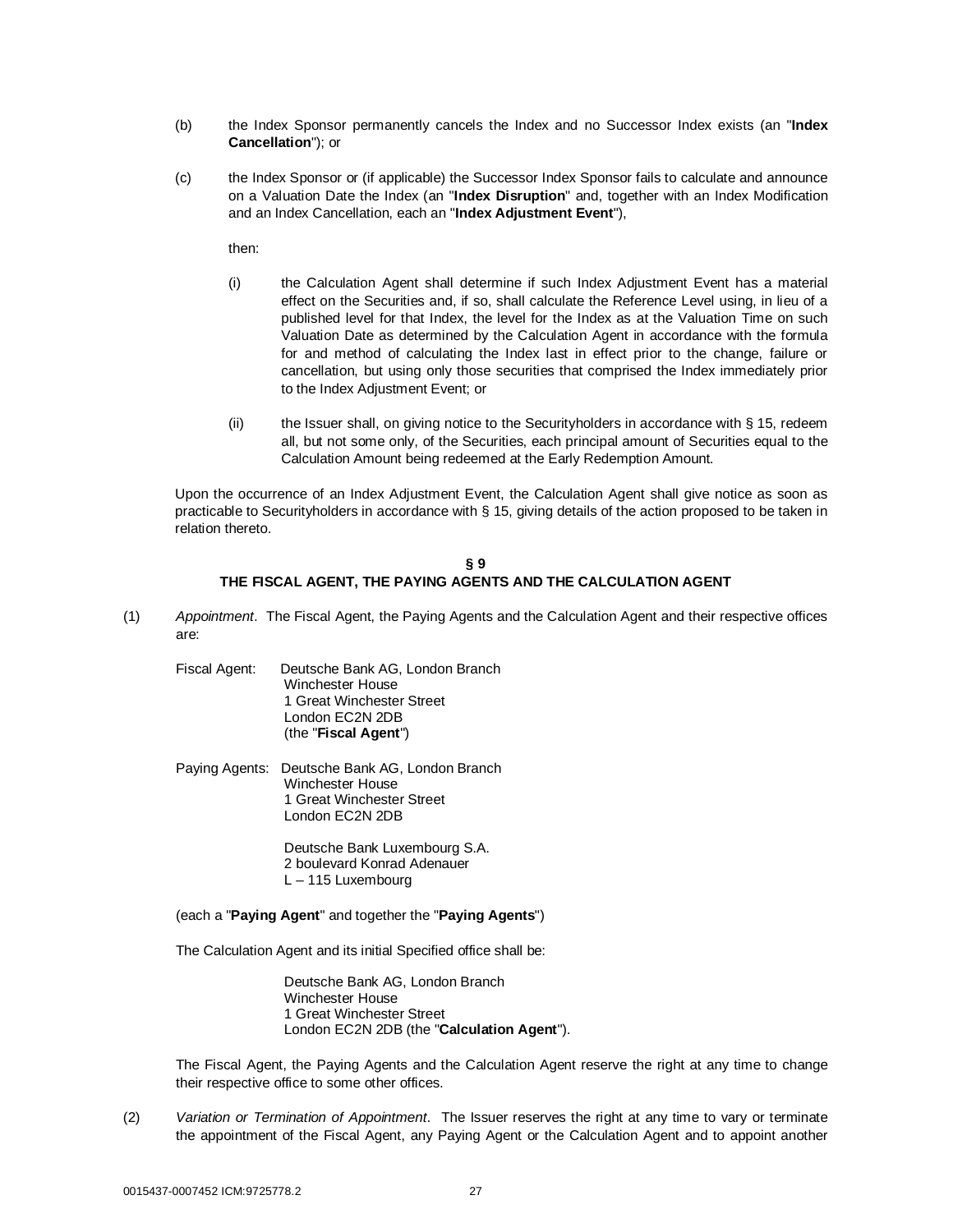Fiscal Agent or another or additional Paying Agents or another Calculation Agent. The Issuer shall at all times maintain (a) a Fiscal Agent, (b) so long as the Securities are listed on the Luxembourg Stock Exchange, a Paying Agent (which may be the Fiscal Agent) with an office in Luxembourg and/or in such other place as may be required by the rules of such stock exchange (or any other relevant authority), and (c) a Calculation Agent. Any variation, termination, appointment or change shall only take effect (other than in the case of insolvency, when it shall be of immediate effect) after not less than 30 nor more than forty-five days' prior notice thereof shall have been given to the Securityholders in accordance with § 15.

(3) *Agents of the Issuer*. The Fiscal Agent, the Paying Agents and the Calculation Agent act solely as agents of the Issuer and do not have any obligations towards, or relationship of agency or trust with any Securityholder. The Agency Agreement contains provisions permitting any entity into which any agent is merged or converted or with which it is consolidated or to which it transfers all or substantially all of its assets to become successor agent.

## **§ 10 TAXATION**

All amounts payable in respect of the Securities shall be made with such deduction or withholding of taxes, duties or governmental charges of any nature whatsoever imposed, levied or collected by the way of deduction or withholding, if such deduction or withholding is required by law.

# **§ 11 PRESCRIPTION AND REPLACEMENT OF SECURITIES AND COUPONS**

- (1) *Prescription*. The Securities and Coupons will become void unless presented for payment within a period of ten years (in the case of principal) and five years (in the case of Coupon Amount) after the Relevant Date therefor.
- (2) *Replacement*. Should any Security or Coupon be lost, stolen, mutilated, defaced or destroyed, it may be replaced at the specified office of the Fiscal Agent or the Paying Agent in Luxembourg upon payment by the claimant of such costs and expenses as may be incurred in connection therewith and on such terms as to evidence and indemnity as the Issuer may reasonably require. Mutilated or defaced Securities or Coupons must be surrendered before replacements will be issued.

For the purposes of this § 11, "**Relevant Date**" means the date on which such payment first becomes due, except that, if the full amount of the moneys payable has not been duly received by the Fiscal Agent on or prior to such due date, it means the date on which, the full amount of such moneys having been so received, notice to that effect is duly given to the Securityholders in accordance with § 15.

# **§ 12 EVENTS OF DEFAULT**

- (1) *Events of default*. Each Securityholder shall be entitled to declare his Securities due and demand immediate redemption thereof at the Early Redemption Amount (as defined in  $\S 6(2)$ ) in the event that any of the following events occurs:
	- (a) the Issuer fails to pay principal or Coupon Amount within thirty days of the relevant due date; or
	- (b) the Issuer fails duly to perform any other obligation arising from the Securities, if such failure continues for more than sixty days after the Fiscal Agent has received notice thereof from a Securityholder; or
	- (c) the Issuer announces its inability to meet its financial obligations or ceases its payments; or
	- (d) a court in Germany opens insolvency proceedings against the Issuer, or the Issuer applies for or institutes such proceedings or offers or makes an arrangement for the benefit of its creditors generally.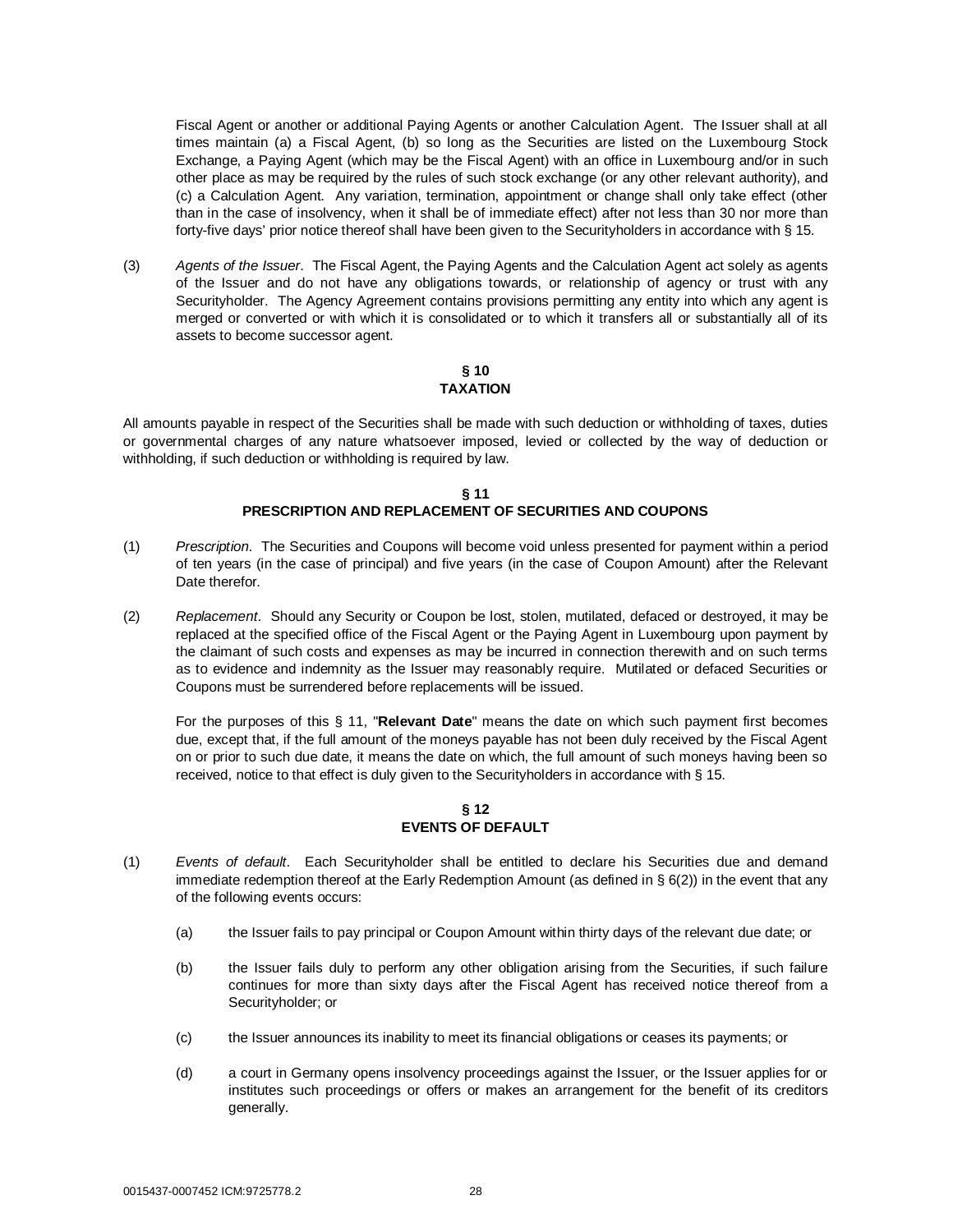The right to declare Securities due shall terminate if the situation giving rise to it has been cured before the right is exercised.

- (2) *Quorum*. In the events specified in paragraph (1)(b), any notice declaring Securities due shall, unless at the time such notice is received any of the events specified in paragraph (1)(a), (c) or (d) entitling Securityholders to declare their Securities due has occurred, become effective only when the Fiscal Agent has received such notices from the Securityholders of at least one-tenth in principal amount of Securities then outstanding.
- (3) *Form of Notice*. Any notice, including any notice declaring Securities due, in accordance with paragraph (1) shall be made by means of a written declaration delivered by hand or registered mail to the Fiscal Agent.

#### **§ 13 SUBSTITUTION OF THE ISSUER OR BRANCH**

- (1) *Substitution*. The Issuer (or any previously substituted company) may, without the consent of the Securityholders, if no payment of principal of or Coupon Amount on any of the Securities is in default, at any time substitute for the Issuer any other company as principal debtor in respect of all obligations arising from or in connection with the Securities (the "**Substitute Debtor**") provided that:
	- (a) the Substitute Debtor assumes all payment obligations arising from or in connection with the Securities;
	- (b) the Substitute Debtor has obtained all necessary authorisations and may transfer to the Fiscal Agent in the currency required hereunder all amounts required for the fulfilment of the payment or delivery obligations arising under the Securities; and
	- (c) the Issuer irrevocably and unconditionally guarantees in favour of each Securityholder the payment of all sums payable by the Substitute Debtor in respect of the Securities.

The Issuer shall have the right upon giving notice to the Securityholders in accordance with § 15 to change the branch through which it is acting for the purpose of the Securities, the date of such change to be specified in such notice provided that no change can take place prior to the giving of such notice.

- (2) *Notice.* Notice of any such substitution shall be published in accordance with § 15.
- (3) *Change of References.* In the event of any such substitution, any reference in these Conditions of the Securities to the Issuer shall from then on be deemed to refer to the Substitute Debtor and any reference to the country in which the Issuer is domiciled or resident for taxation purposes shall from then on be deemed to refer to the country of domicile or residence for taxation purposes of the Substitute Debtor.

Furthermore, in the event of such substitution, in § 12(1)(c) and (d) an alternative reference to the Issuer in respect of its obligations as guarantor under the guarantee pursuant to paragraph (1) of this § 13 shall be deemed to have been included in addition to the reference to the Substitute Debtor.

# **§ 14 FURTHER ISSUES AND PURCHASES**

- (1) *Further Issues*. The Issuer may from time to time, without the consent of the Securityholders or the Couponholders, issue further securities having the same terms as the Securities in all respects (or in all respects except for the issue date, the amount and the date of the first payment of Coupon Amount thereon and/or issue price) so as to form a single Series with the outstanding Securities.
- (2) *Purchases and Cancellation*. The Issuer may at any time purchase Securities in the open market or otherwise and at any price. Securities purchased by the Issuer may, at the option of the Issuer, be held, resold or surrendered to the Fiscal Agent for cancellation. If purchases are made by public tender, such tender for Securities must be made available to all Securityholders alike.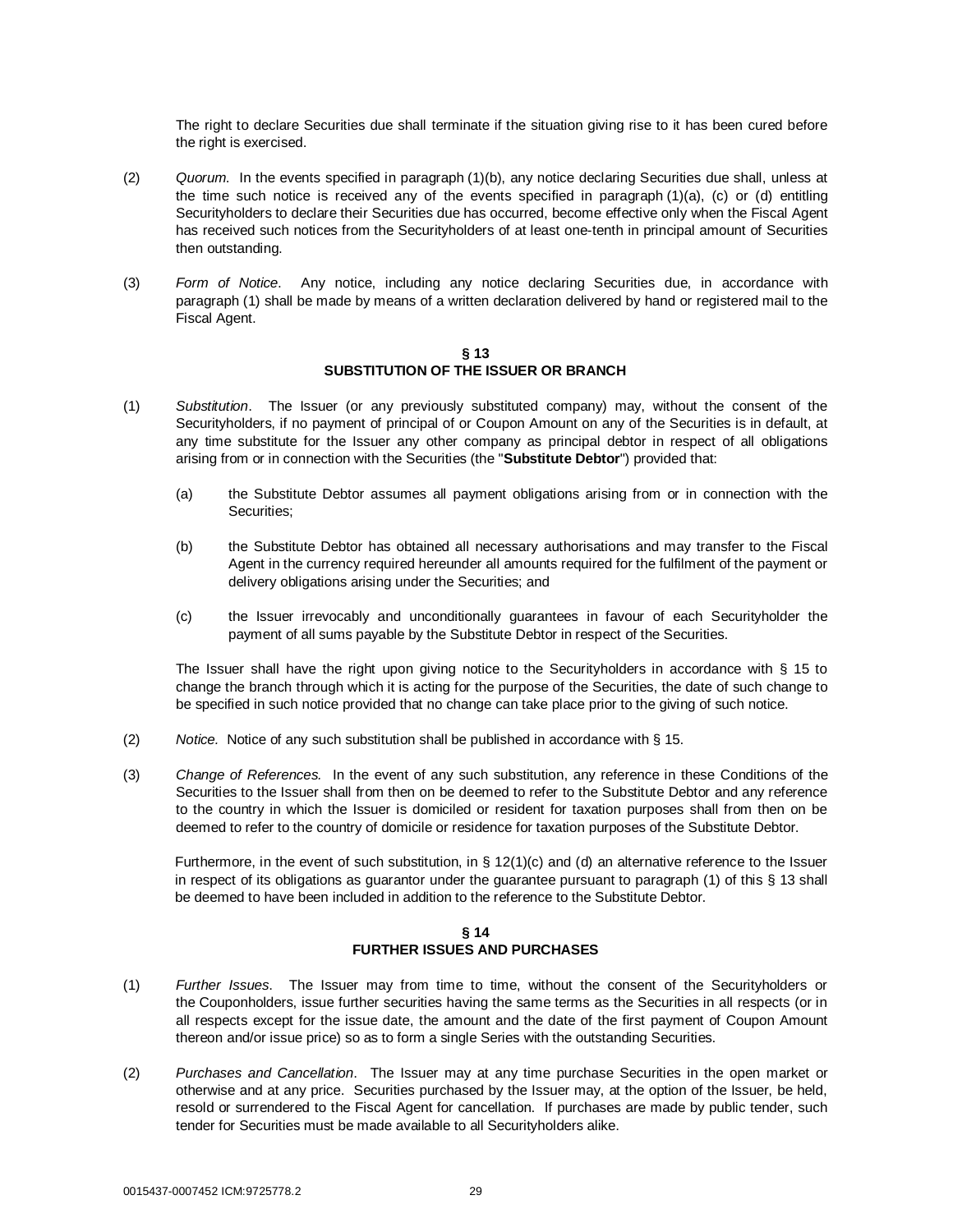# **§ 15 NOTICES**

- (1) *Publication*. Subject as provided in § 12(3), all notices concerning the Securities shall, subject to paragraph (2) below, be published in (a) a leading English language daily newspaper of general circulation in London and (b) if and as long as the Securities are listed on the Luxembourg Stock Exchange and for so long as the rules of the Luxembourg Stock Exchange so require, on the Luxembourg Stock Exchange's website, [www.bourse.lu.](http://www.bourse.lu.) The newspaper is expected to be the Financial Times in London. Any notice so given will be deemed to have been validly given on the date of such publication (or, if published more than once, on the date of such first publication).
- (2) *Notification to Clearing System*. Until such time as Definitive Securities are issued and so long as the Global Security representing the Securities is held in its entirety on behalf of the relevant Clearing System, the Issuer may deliver all notices concerning the Securities to the Clearing System for communication by the Clearing System to the Securityholders. Such notification to the Clearing System will substitute the publication pursuant to paragraph (1)(a) above provided that so long as any Security is listed on the Luxembourg Stock Exchange, paragraph (1)(b) shall apply. However, if the rules of the Luxembourg Stock Exchange so permit, the Issuer may deliver the relevant notice to the Clearing System for communication by the Clearing System to the Securityholder, in lieu of a publication in accordance with paragraph (1)(b) above. Any such notice shall be deemed to have been given to the holders of the Securities on the day on which the said notice was given to the relevant Clearing System.
- (3) *Notification by Securityholders*. Notice to be given by any Securityholders shall be given to the Fiscal Agent or the Paying Agent in Luxembourg through the Clearing System in such manner as the Fiscal Agent and/or the Clearing System, as the case may be, may approve for this purpose. In the case of any Security in definitive form, notices to be given by any Securityholder shall be in writing and given by lodging the same, together with the relative Security or Securities, with the Fiscal Agent or the Paying Agent in Luxembourg.

## **§ 16 CONTRACTS (RIGHTS OF THIRD PARTIES) ACT 1999**

No rights are conferred on any person under the Contracts (Rights of Third Parties) Act 1999 to enforce any term of this Security, but this does not affect any right or remedy of any person which exists or is available apart from that Act.

## **§ 17 MEETINGS OF SECURITYHOLDERS, MODIFICATION AND WAIVER**

The Agency Agreement contains provisions for convening meetings of the Securityholders to consider any matter affecting their interests, including the sanctioning by Extraordinary Resolution of a modification of the Securities, the Coupons or any of the provisions of the Agency Agreement. Such a meeting may be convened by the Issuer or upon the request in writing of Securityholders holding not less than ten per cent. in principal amount of the Securities for the time being remaining outstanding. The quorum at any such meeting for passing an Extraordinary Resolution is two or more persons holding or representing not less than 50 per cent. in principal amount of the Securities for the time being outstanding, or at any adjourned meeting two or more persons being or representing Securityholders whatever the principal amount of the Securities so held or represented, except that at any meeting the business of which includes the modification of certain provisions of the Securities or the Coupons (including modifying the date of maturity of the Securities or any date for payment of Coupon Amount thereon, reducing or cancelling the amount of principal or the Coupon Rate payable in respect of the Securities or altering the currency of payment of the Securities or the Coupons), the quorum shall be two or more persons holding or representing not less than three-quarters in principal amount of the Securities for the time being outstanding, or at any adjourned such meeting one or more persons holding or representing not less than one quarter in principal amount of the Securities for the time being outstanding. An Extraordinary Resolution passed at any meeting of the Securityholders shall be binding on all the Securityholders, whether or not they are present at the meeting, and on all Couponholders.

The Fiscal Agent and the Issuer may agree, without the consent of the Securityholders or Couponholders, to: